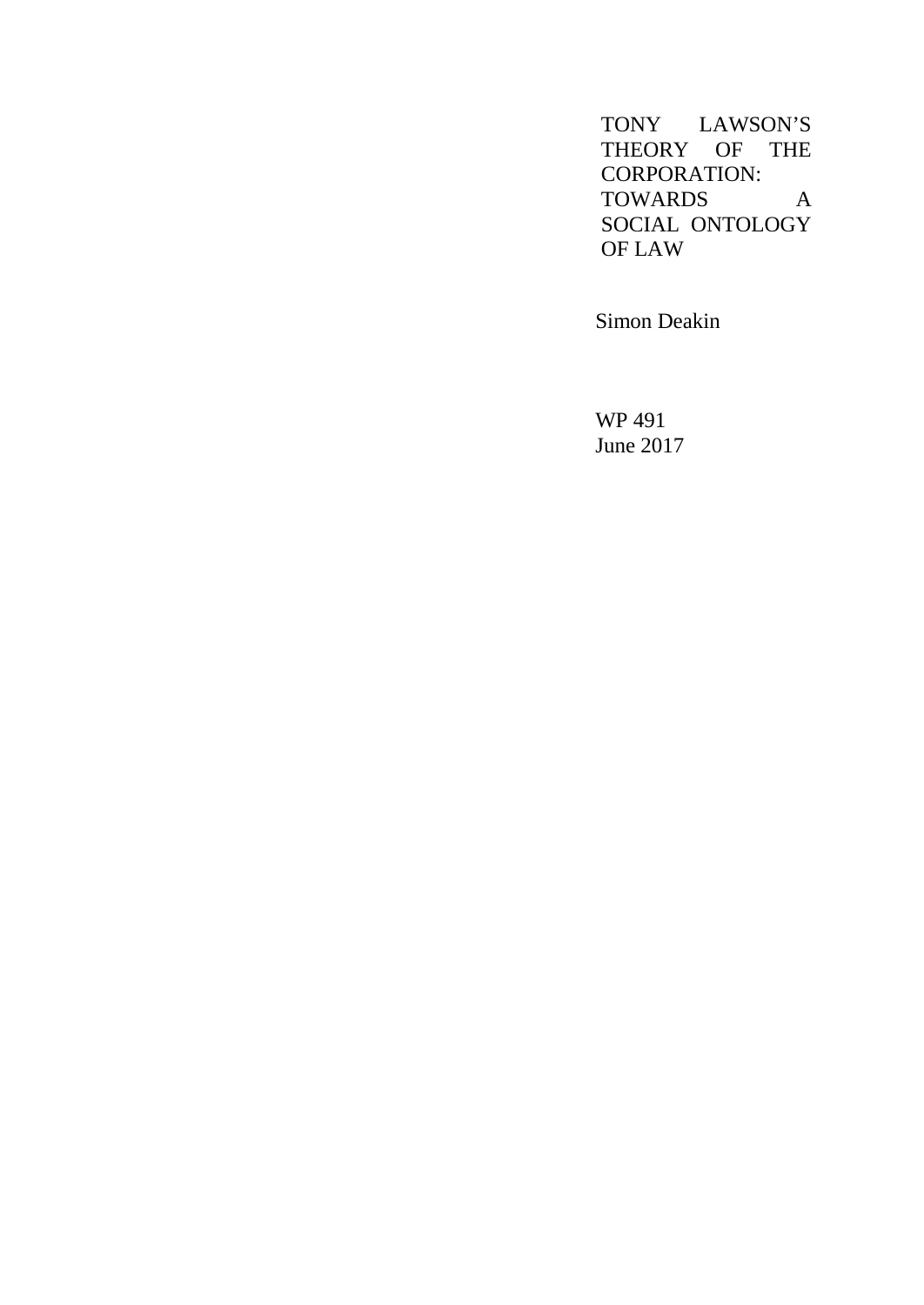## **TONY LAWSON'S THEORY OF THE CORPORATION: TOWARDS A SOCIAL ONTOLOGY OF LAW**

Centre for Business Research, University of Cambridge, Working Paper no. 491

Simon Deakin Centre for Business Research University of Cambridge Email: [s.deakin@cbr.cam.ac.uk](mailto:s.deakin@cbr.cam.ac.uk)

June 2017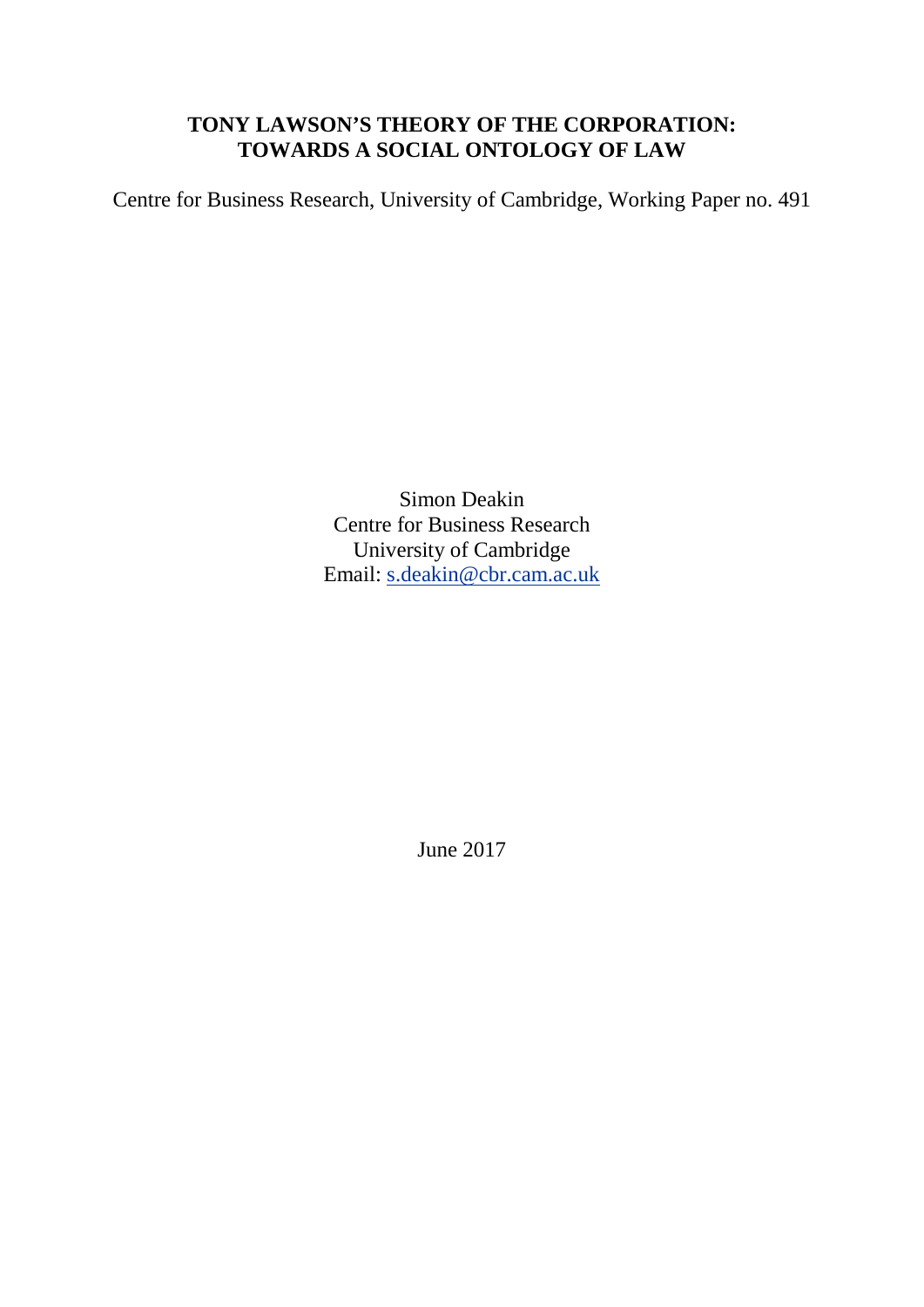## **Abstract**

In his account of the corporation as a 'community', Tony Lawson advances a materialist theory of social reality to argue for the existence of emergent social structures based on collective practices and behaviours, distinguishing his position from John Searle's theory of social reality as consisting of declarative speech acts. Lawson's and Searle's accounts are examined for what they imply about the relationship between social structures and legal concepts. It is argued that legal concepts are themselves a feature of social reality and that a consequence of the law's recognition of the 'reality' of the corporation is to open up the activities of business firm to a distinct form of normative ordering.

**Key words**: social ontology, the corporation, legal evolution.

**JEL Codes**: B52, K22.

## **Acknowledgements**

This paper has been prepared for a special issue of the *Cambridge Journal of Economics* on social ontology. I am grateful to the editors of the Journal and three anonymous referees, and to Zoe Adams and Tony Lawson, for comments on an earlier draft. I also gratefully acknowledge funding from the ESRC (Project ES/J012491/1, 'Law, Development and Finance in Rising Powers').

Further information about the Centre for Business Research can be found at: [www.cbr.cam.ac.uk](http://www.cbr.cam.ac.uk/)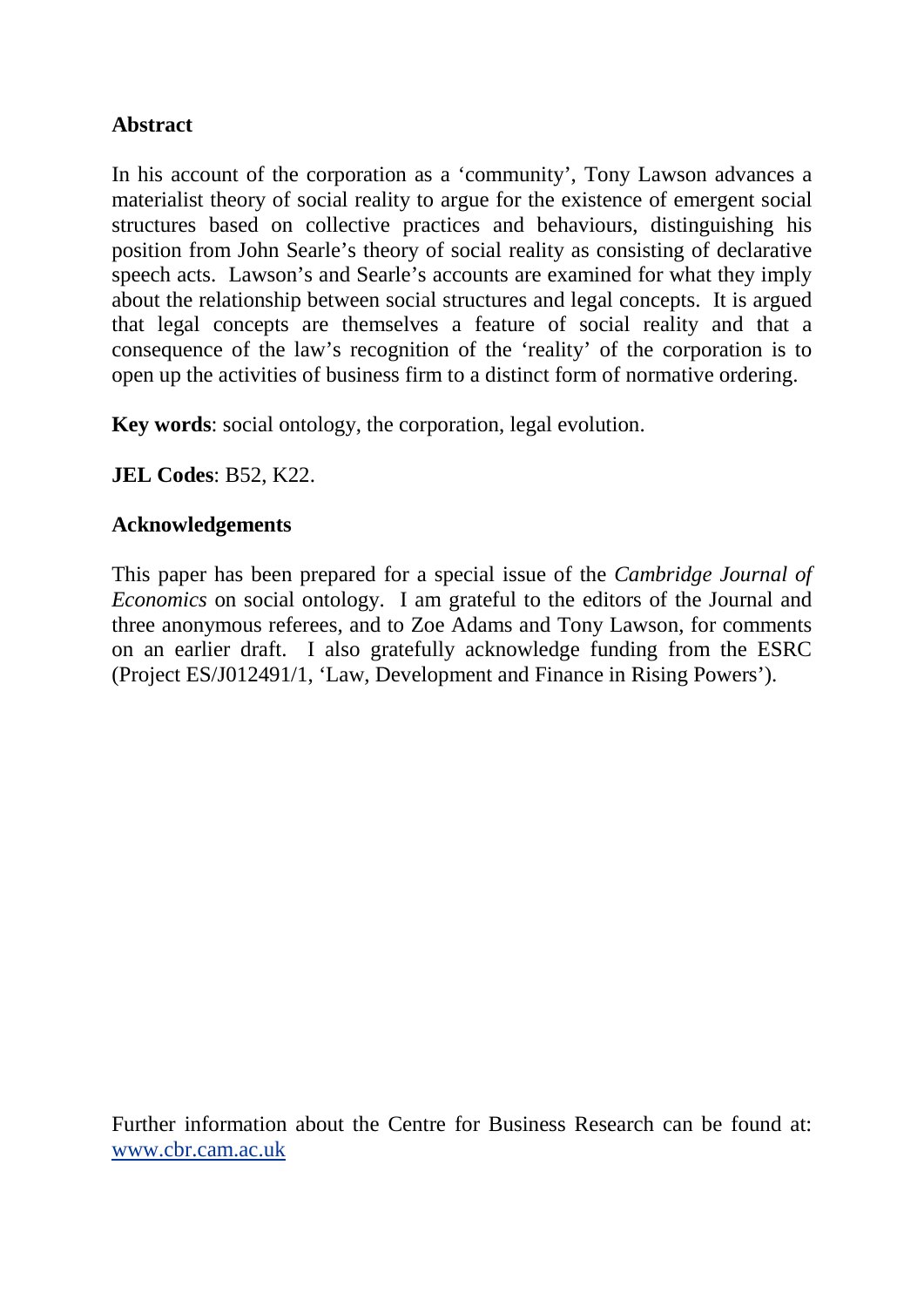## **1. Introduction**

Tony Lawson has argued for a conception of the corporation which is rooted in a materialist theory of social reality. As his debate with John Searle makes clear, he rejects the idea that the act of forming a company as a legal entity definitively constitutes a corporation; a corporation must exist or be capable of existing at the level of social reality, that is, as a community which is an emergent and relationally organised totality, in order for it to acquire legal personality. In this paper I aim to use the Lawson-Searle exchange to cast light on the debate on the nature of the corporation in both economics and law. This debate is anything but new in either context, and shows no signs of reaching consensus. I will suggest that the recent attention devoted to the corporation in ontological studies can be useful in helping us to resolve some long-standing questions concerning the nature of business firms and the way they are structured by the legal system. The route to this process of clarification lies, I will suggest, in a more explicit consideration of an issue which Lawson and Searle pass over, or sidestep, which is the social ontology of the legal system itself.

To this end, section 2 below sets out briefly the core points of divergence between Lawson and Searle in their accounts of the corporation, while also noting issues on which they agree, as well as their shared goal of developing a realist approach to social inquiry. Section 3 then builds a bridge between these recent developments in social ontology and discussions in the economics of law concerning the dual legal and economic nature of the corporation. In section 4, continuing in this vein, the problematic idea of the corporation as a 'fiction' is addressed. Then sections 5 and 6 present elements of a theory of the social ontology of law, that is to say, an account of the legal system which seeks to explain its nature and mode of operation by reference to its role in simultaneously reflecting and constituting social relations.<sup>[1](#page-30-0)</sup> Section 7 concludes.

### **2. Lawson's theory of the corporation and his debate with Searle**

A realist theory of social science is one based on 'insights and assessments whose truth or falsity does not depend on the opinions of observers but on the way the world is' (Lawson, 2015: 2). In Tony Lawson's account (Lawson, 2014, 2015), the social realm consists of those phenomena whose existence necessarily depends on human beings and on interactions between them. Human beings operate in the social realm by virtue of being 'positioned'. Social positioning involves the attribution to human persons of rights and obligations which involve, respectively, positive and negative positional powers. Rights and obligations are 'real' in this sense: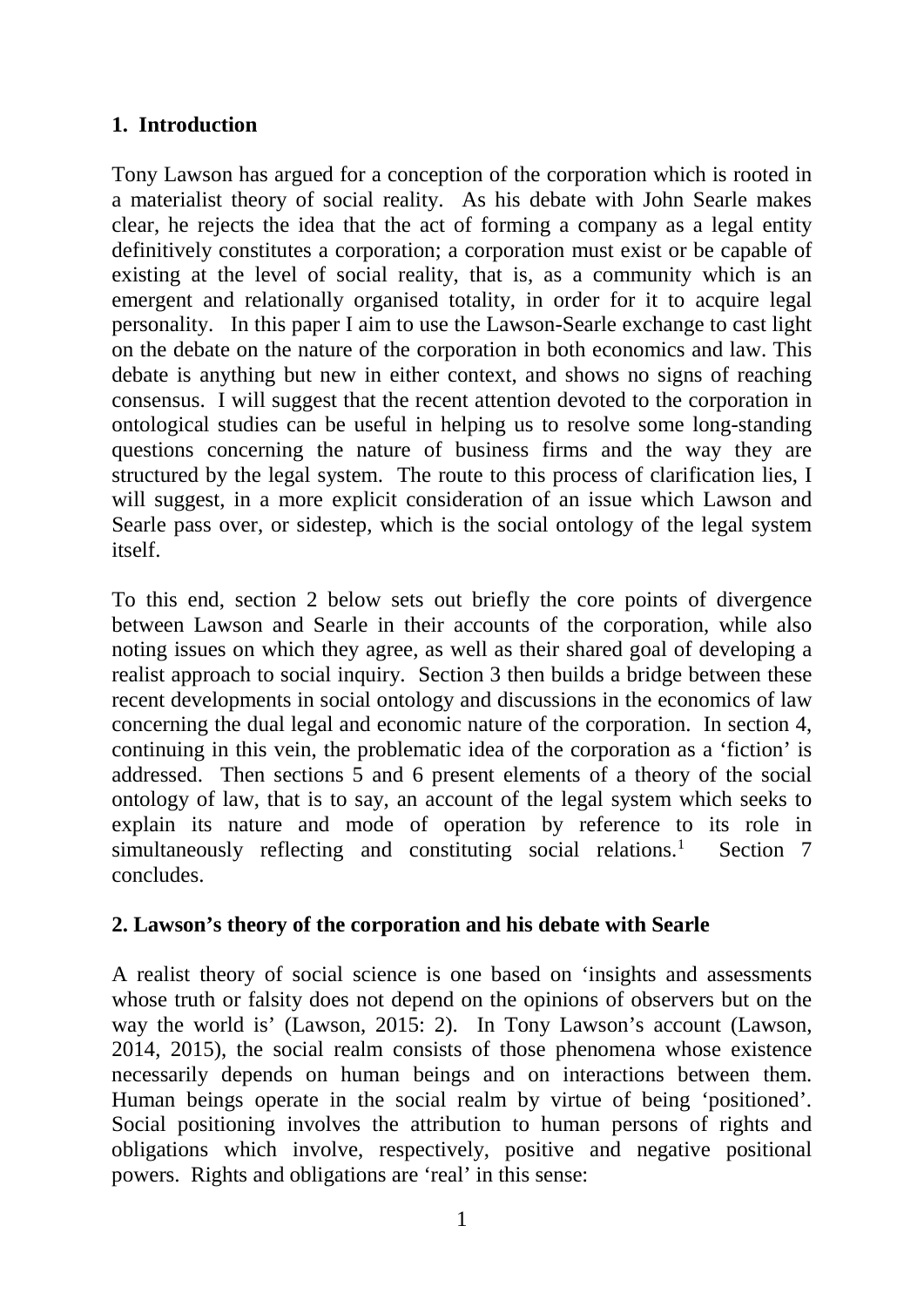'Matched sets of rights and obligations are the social relations that organise human beings as community members and participants. Like the organising structure of a building they are a form of formal causation. Take them away and human life is unorganised and socially undifferentiated; coordinated social activity as we know it falls apart. Because the structure makes a difference, then by the causal criterion of reality, positional rights and obligations and such like are real' (Lawson, 2015: 7).

Social reality contains not just human beings but also what Lawson calls 'artefacts' and 'communities'. Artefacts have a material dimension, such as the physical form of a banknote or coin. However, this material form does not capture the essence of the existence of artefacts on the social plane. In social reality, artefacts operate by virtue of being collectively recognised or accepted, by human beings, as having certain properties. Thus a coin or note is only able to perform the functions of currency when, by virtue of an agreement or convention, its particular physical form is practically positioned and relationally organised as one component of a wider system of value accounting which is accepted in a community.

'Communities', in Lawson's account, are emergent and relationally-organised, and hence structured, totalities or entities. Emergence is the appearance of a novel arrangement or structure from a number of antecedent, component parts. Emergent entities have a systemic dimension in two senses.

Firstly, they form a coherent whole which is greater than the sum of various interlocking parts. This means, on the one hand, that the totality cannot be reduced to the pre-existing elements considered separately from the organising structure. On the other hand, it implies that the totality cannot act other than through these elements, constituted as relationally organised and positioned components of the greater whole.

Secondly, emergent entities have a certain relationship to their external context. While the fit need not be exact, features of systems are linked to features of their environment.

Unlike an artefact, a community may not have a single or indivisible material form. Nevertheless, it is not simply a mental representation. Communities emerge from and are constituted by the interactions of human persons. In this sense they have a behavioural, and hence ultimately material, base.

Communities are formed around generally shared conceptions of social positions, implying mutual rights and obligations, which originate in social practices. These beliefs may initially arise and come to be generally shared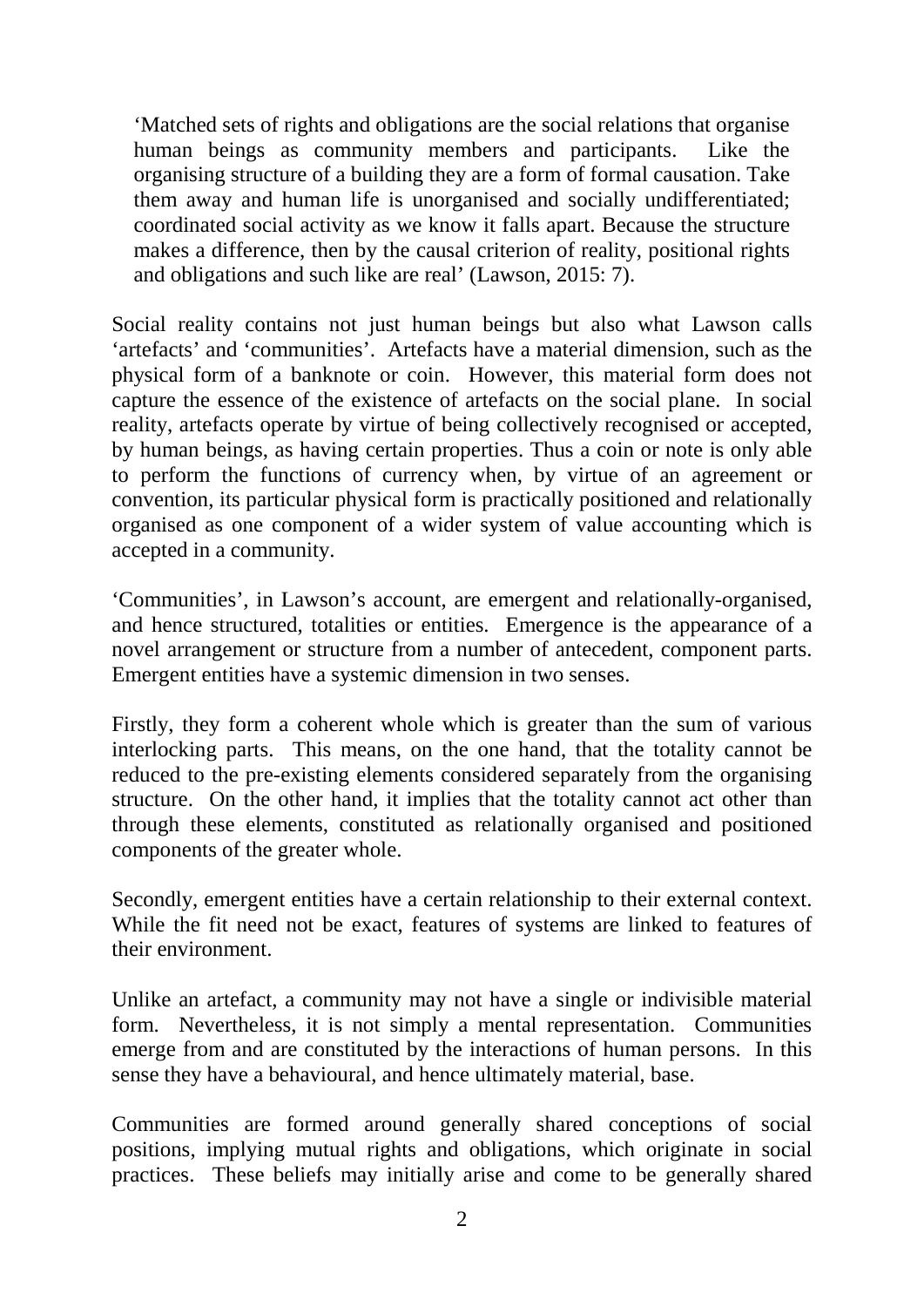through mutual observation and iteration, and hence have a spontaneous aspect. They may, alternatively, originate in negotiations between actors, leading to a formal contract or agreement, or result from a directive or instruction issued by an authority of some kind. However, the constitutive force of an agreement or directive ultimately rests on a wider social acceptance of the means used to record and communicate it. Rights and obligations 'are irreducible to any documents that might record them' while directives 'are only really constitutive if (eventually) they are validated by (through the conformity of the collective practices of) those implicated in the declaration' (Lawson, 2015: 8).

A corporation is a 'community' in this specific sense: it, too, is an emergent totality or structure, originating in the interactions of a number of human agents (Lawson, 2014). It takes its form from the cumulative and iterative effects of the dealings corporate actors (shareholders, mangers, employees and others) have with one another, and from the rights and obligations, together forming 'positionings', which emerge from these interactions. The existence of a corporation is not bound up with a single physical object, as in the case of a banknote; it does, however, have a material grounding in human behaviour.

It follows that in order for it to assume a legal form through registration or incorporation, a corporation must either already exist, or be capable of coming into existence, as a 'community', that is, as an emergent social structure. A corporation is established 'by positioning a community as it were a person' (Lawson, 2015: 24). Rights and obligations which normally apply to human beings alone are transferred to entities through a special procedure, incorporation, which itself is regarded, through general consent, as authoritative for this purpose. In Lawson's view, the act of legal incorporation can only be meaningful if there is an antecedent (or, where the association is in the process of being established, prospective) social entity possessing certain properties.

By contrast, John Searle has argued that the process of registration is a speech act which constitutes the corporation; the corporation has no separate, or prior, existence in social reality (Searle, 2003). The corporation is an example of what Searle refers to as the creation by means of linguistic declaration of a 'status function' , the approximate equivalent to 'social positioning' in Lawson's theoretical scheme, 'without there being an existing person or object who is created as the bearer of the status function' (Searle, 2010: 20). This is an aspect of Searle's wider claim that social reality is created by speech acts with a particular declarative form, according to which a given physical object is treated as, or constituted as, a social referent in a particular context. Such a declaration creates an 'institutional fact' on the plane of social reality. Searle treats the corporation as one of an unusual set of institutional facts,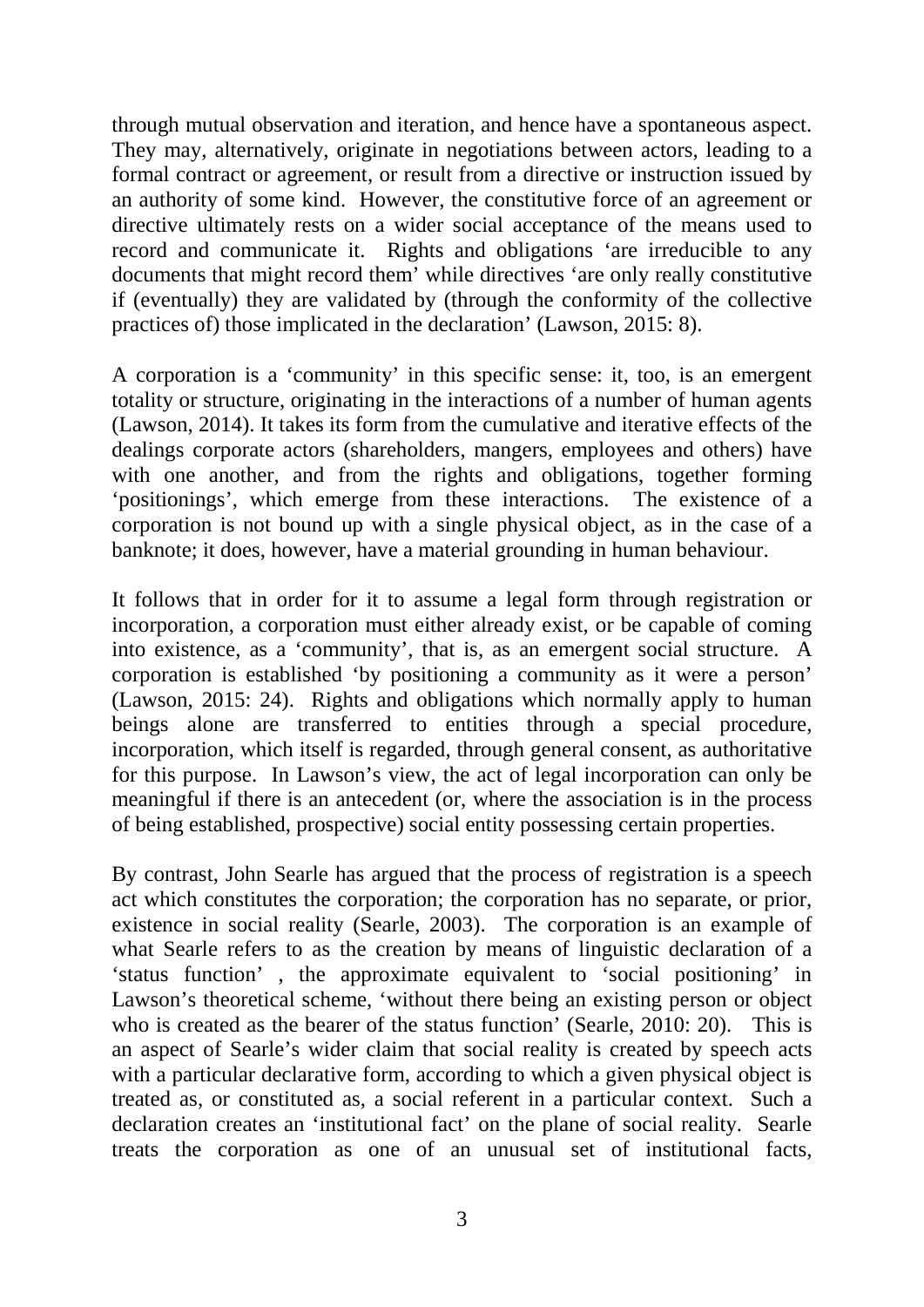characteristic of 'very sophisticated societies', which are not grounded on a material or physical object of any kind. Thus,

'the whole idea of the limited liability corporation is that there need not be any person or group of persons who is the corporation because those persons would have to accept the liability of the corporation if they were indeed identical with or constituted the corporation. But as they are not identical with the corporation, the corporation can exist, and can continue to exist, even if it has no physical reality' (Searle, 2010: 98).

The implication of Searle's approach is that social reality is constituted through linguistic attributions which, to be effective, may be, but do not need to be, materially grounded. The characteristics of the corporation are derived from the series of speech acts associated with the process of registration and with the ensuing attribution of various status functions (rights and obligations) to the new legal person. The corporation, in this sense, exists entirely independently of the human actors who at any one time make up its members or participants. There is no analytical advantage in requiring the prior existence of an association or other form of 'community', and, indeed, much to be gained from avoiding the identification of an unstable third category of 'social objects' between the physical reality of human beings and the social reality of 'institutional facts'.

For Lawson this approach is insufficient because it neglects the sense in which the legal form of the corporation is grounded in certain social routines and practices: 'there is a material or practical dimension to social reality that grounds the institutional facts that can be generated' (Lawson, 2015: 23). In the case of the corporation, this entails a recognition that the legal act of incorporation would be meaningless if it did not relate to social practices of some kind. These practices operate at the level of social reality, in the sense that they have causal effects: 'they are found to make a difference and, by that criterion of reality, are real' (Lawson, 2015: 23).

It seems that Lawson is not making an empirical observation to the effect that it is not possible, under the rules governing incorporation, to form a company unless some particular type of business structure either already exists or is intended to come into existence. If he were, then his theory would be in some difficulty. The conditions under which firms come to be incorporated differ from one jurisdiction to another, and have changed over time, becoming progressively more liberal virtually everywhere. Companies, as legal persons, do not need to correspond precisely to particular organisational structures in order to be validly formed. Thus within corporate groups, for example, it is normal to find certain entities which do not formally employ any workers, but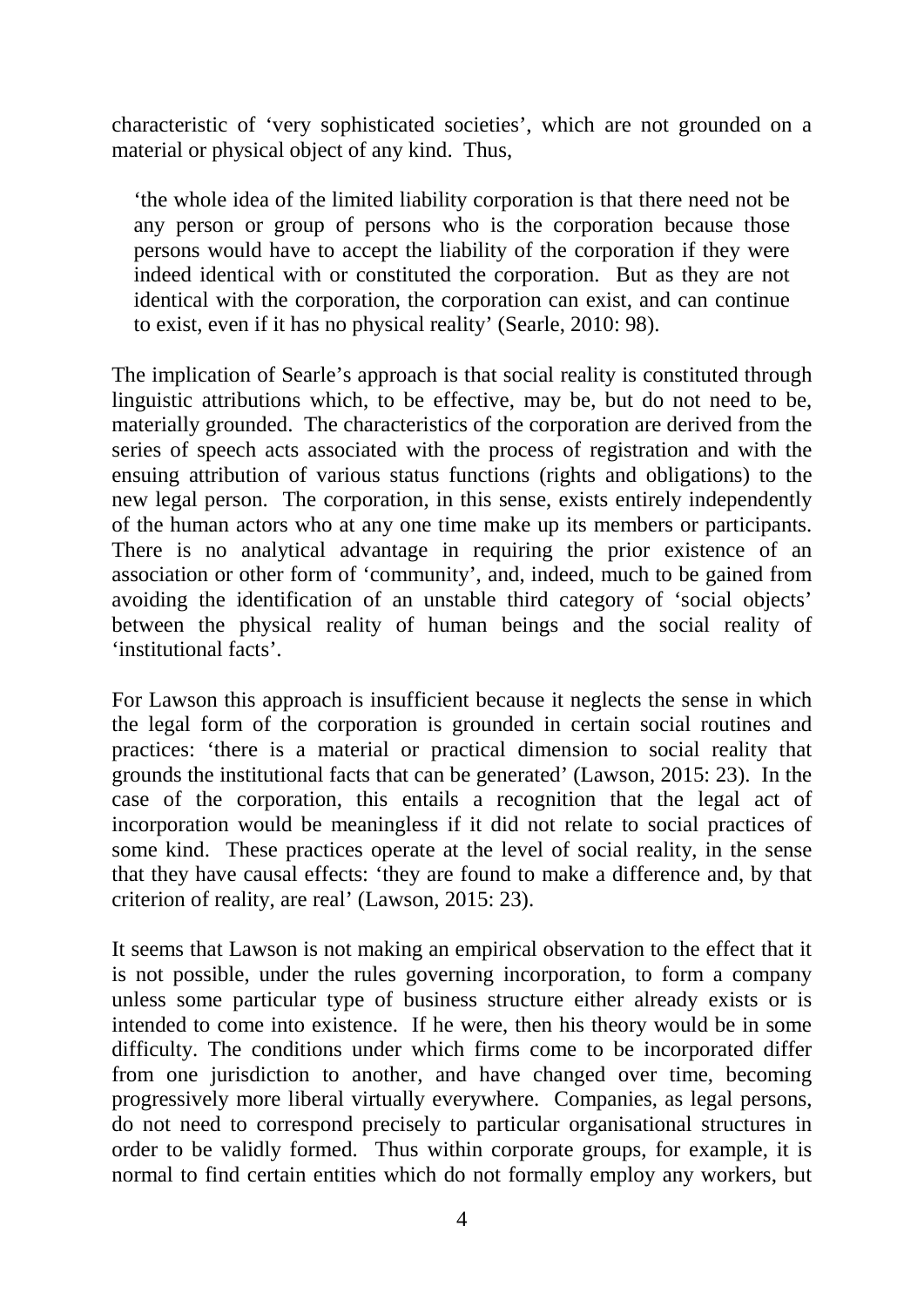are used to structure the capital or holdings of the firm in a certain way, or to facilitate compliance with particular regulations, for example where the enterprise operates on a cross-border basis. Many jurisdictions permit companies to be formed with a single shareholder-member who may also be the sole director, a practice which has encouraged the formation of 'personal service companies', although it is common also for this type of corporate form to be set aside if it is a 'sham' concealing a more regular employment relationship.

Lawson does not delve into the detail of the rules governing incorporation and it would be surprising if the validity of his theory turned on this detail, much of which is contingent and specific to particular contexts. To deal with the point that the practice of incorporation is not quite as he describes it, we could reformulate it as follows.

It could be read, firstly, as an argument to the effect that, historically, the legal institution of the corporation would not have come into being had there not been the prior, or at least parallel, emergence of certain social structures, that is, the first business firms. There is evidence for this view: the arrival of general incorporation in the nineteenth century was, in many national contexts, the culmination of a process beginning in the early modern period, from the sixteenth century onwards, and associated with the appearance of a number of initially discrete forms of asset partitioning, along with related features of capital formation and enterprise management, which were eventually fused in the modern corporate form (Ireland, 1999; Harris, 2000; Hansmann, Kraakman and Squire, 2006).

Secondly, Lawson's claim could be interpreted as a hypothesis to the effect that when a company is incorporated by means of legal process, the *normal* case is one in which there is some corresponding (actual or intended) social referent, that is to say, an underlying structure such as a business firm, and that the law treats other cases of incorporation as exceptional or even, in some way, suspect. This view would be compatible with the way incorporation currently works in many jurisdictions and with the way it emerged historically: although requirements for a business entity to have, for example, a certain minimum number of members and directors, and a certain quantity of paid up capital, upon registration, have been loosened over time, they have not entirely been displaced by the more recent trend towards the liberalisation of the conditions for incorporation.

Thirdly, an implication of Lawson's view is that it would not be meaningful for a company to be incorporated as a legal person unless there were some continuing structure associated with it. This does not mean that the legal person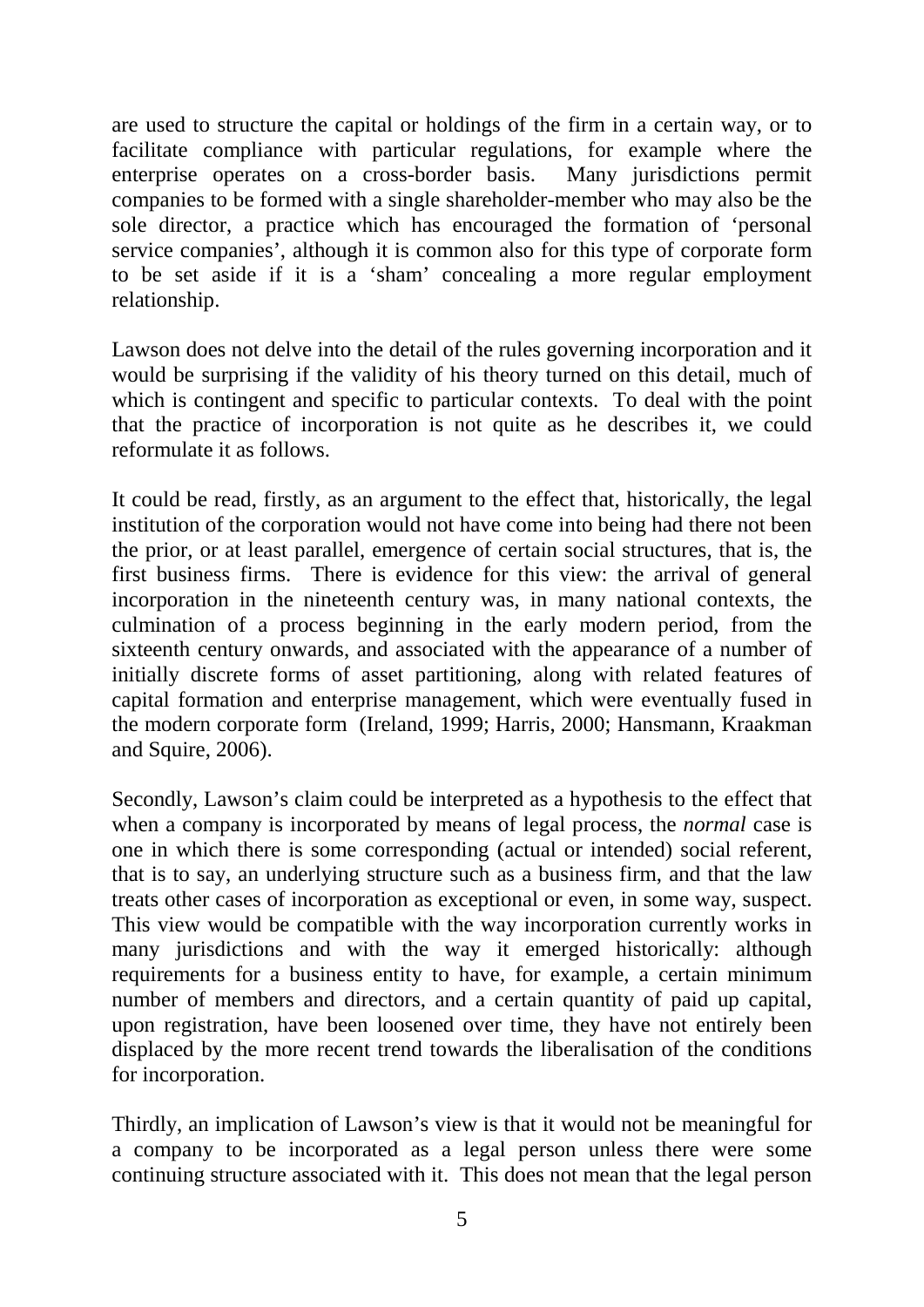must have a one-to-one correspondence with a given 'firm' or enterprise, however that it is to be defined (there is no general or universal legal definition of an 'enterprise' as such: Robé, 2011). Many enterprises, and more or less all those operating on a transnational basis, operate through multiple corporate entities, organised in group structures of one kind or another (Blumberg, 1993; Blumberg and Strasser, 2011). However, for a company to be formed when there is no underlying productive activity of any kind associated with it seems to be in some way a denial of the purpose of function of the corporation. This, again, may explain why the law treats certain forms as 'shams' or is able, on occasion, to 'lift the veil of incorporation', in effect nullifying the corporation's distinct legal identity.

What is also important for Lawson, and which distinguishes his view from Searle's, is that the registration of a corporation does not entail the attribution of legal powers to a 'fictional' social form. Rather, it amounts to the attribution to 'communities' of the legal rights and obligations normally attached to individual human persons. The process, in other words, is one which 'allows the community qua corporation access to various positional rights originally intended only for natural persons'. A 'legal fiction' of this kind, while it may be understood, in the sense suggested by Searle, as taking the form of a determinative speech act, can only work if there is an 'occupant' (actual or potential) of the status that is thereby created (Lawson, 2015: 29). This view follows from Lawson's theory of social reality which is founded on 'nonreductive emergent powers materialism' (Lawson, 2015: 8).

## **3. Legal and economic conceptions of the corporation**

Lawson and Searle do not directly address the point of whether the corporation is best understood as a primarily legal phenomenon or as economic or social one, but their interpretations of corporate law can be seen as throwing light on this issue, which continues to divide opinion. Two recent and influential contributions to this debate are those made by Jean-Philippe Robé (2011) and Masahiko Aoki (2010).

According to Robé, it is a category error to use the term 'corporation' to refer to anything except the legal form: 'a corporation is a legal instrument, with a separate legal personality, which is used to legally structure the firm; a firm is an organized economic activity, corporations being used to legally structure most firms of some significance' (Robé, 2011: 3). Thus for Robé the corporation is a juridical device, which shapes business associations, but is not to be confused with the operational functioning of the firm or enterprise, whether or not that can be meaningfully understood as an 'entity' (Robé is sceptical on this point).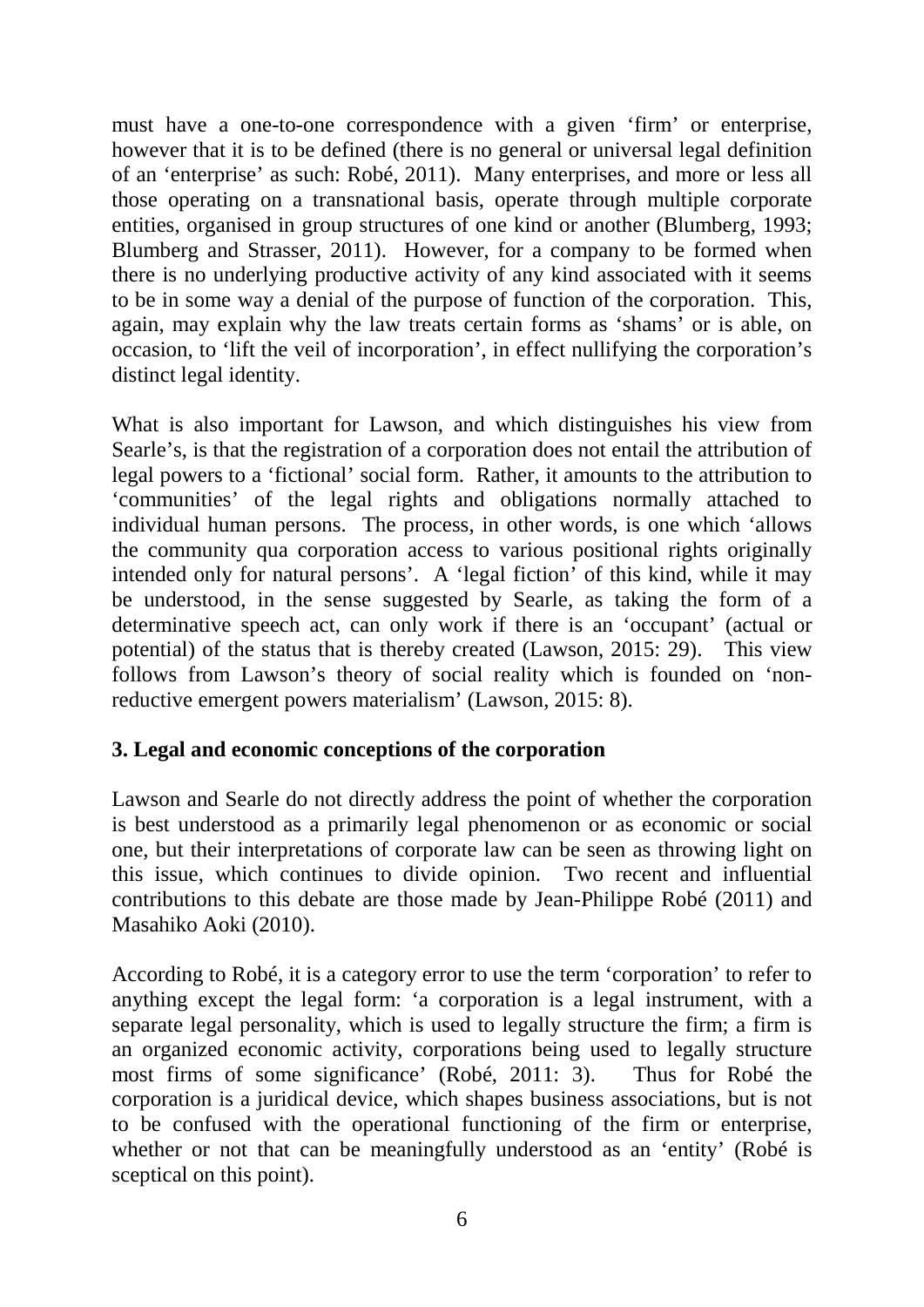Aoki, on the other hand, maintains that the corporation must be understood first and foremost as a social or economic category. Corporations, he suggests, are 'voluntary, permanent associations of natural persons engaged in some purposeful associative activities, having unique identity, and embodied in rulemaking, self-governing organisations' (Aoki, 2010: 7). Contrasting legal and economic approaches, he suggests that the juridical terms used to describe the corporate form, including 'legal personality (i.e. the capacity to become the subject of contracts, property ownerships and formal legal dispute), limited liabilities, shared ownerships and their transferability, and delegated management', may all be 'regarded as business-specific substantive representations of the "unique identity" and "self-governing dimensions" of the corporation' (Aoki, 2010: 14), that is to say, as linguistic constructions which reflect, albeit in the distinctive language of legal discourse, features of the underlying social phenomenon of the corporation.

While the terms used to describe legal and social categories clearly do matter, it may be that Robé goes too far in suggesting that the concept of the 'corporation' should be reserved for legal use alone. He is of course right to point out that the term 'firm', which has been used by economists at least since Coase (1937) to refer to the business enterprise, should not be equated with the legal concept of the corporation, and that confusion is likely to arise when these categories are conflated. The concept of the 'corporation' and the juridical doctrines associated with it form only one part of the legal structuring of business 'firms'; employment law, tax law and the general private law of obligations are also centrally involved in facilitating the coordinated production of goods and services for commercial sale which is the essential purpose of the business firm (Deakin, 2003). This perspective is consistent with Robé's argument that to refer to the corporation as a 'legal fiction', as economists following Jensen and Meckling (1976) have been prone to do, seriously understates the practical consequences, and hence the normative significance, of the legal ordering of the firm. Terminology aside, then, Robé's argument is not inconsistent with Aoki's claim that something which Aoki chooses to call the 'corporation' exists at the level of social practice, separately from the legal rules governing it. While it might be ideal for the term 'corporation' to be reserved for the legal form which structures the economic practice, no single discipline has a monopoly of terms used in general language, and a merit of Aoki's use of the term 'corporation' in preference to the more normal economic term 'firm' is that it directs attention to the common features of associations of various different kinds, of which the business firm is only one (if a particularly important) instance.

Robé's intention is to show how legal devices are used in commercial practice to overcome coordination problems which, in the absence of the institutional support provided by the legal system, would severely curtail the scale and scope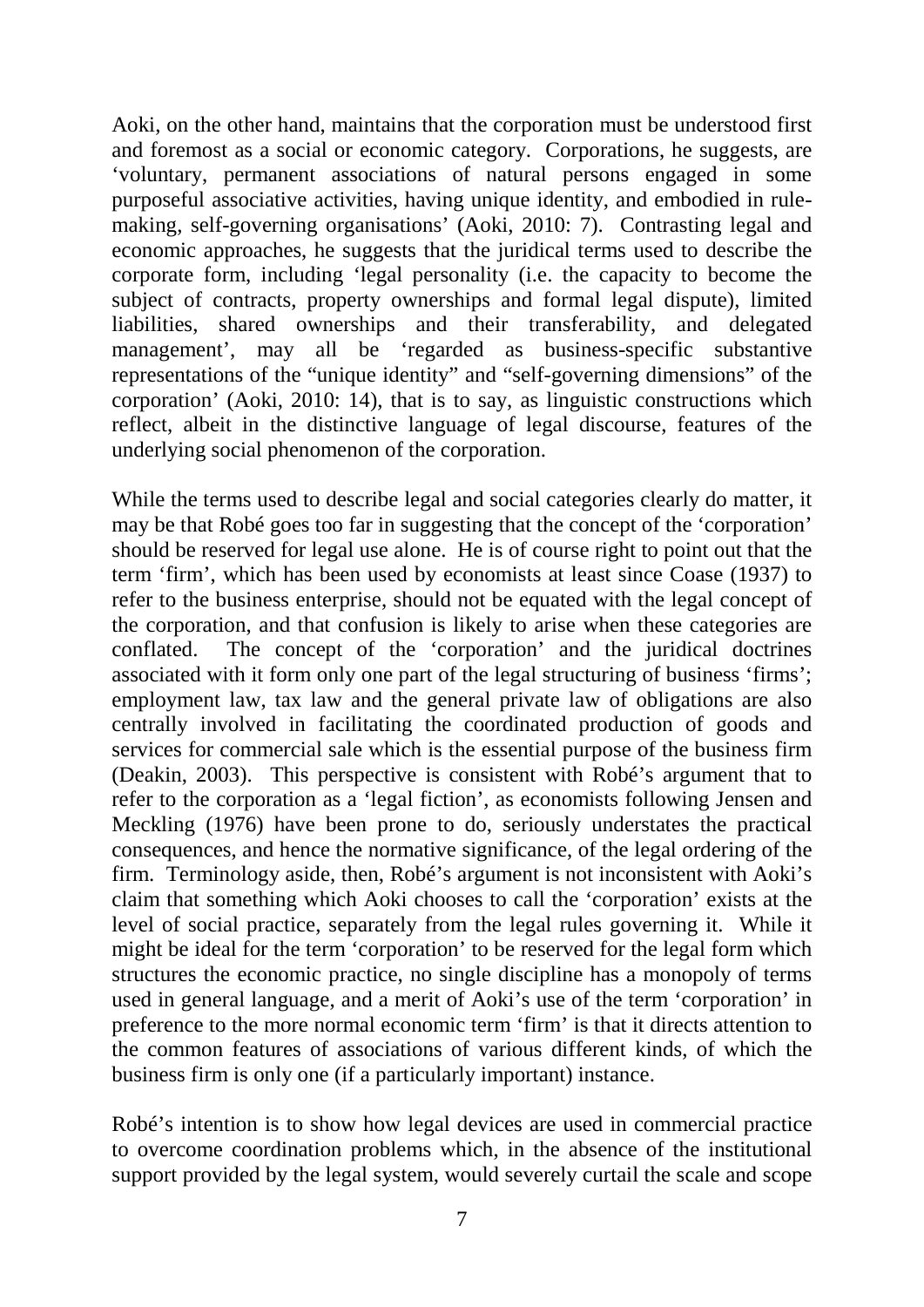of business firms; Aoki's aim is to demonstrate how an evolutionary conception of social structure, building on game theoretical insights, can help generate a theory of contemporary corporate governance (understood in a broad sense to mean the governance of the enterprise) which includes a role for law as the symbolic representation of corporate practice. In this sense their approaches, while appearing distinct, can be reconciled. However, between Robé's functional analysis of the 'structuring' role of the legal system, on the one hand, and Aoki's evolutionary account of corporate law as symbolic representation, on the other, there is a gulf to be bridged in terms of understanding exactly how law can simultaneously shape business practice while also being shaped by it.

Searle's account of social reality is not well suited to answering this type of question, perhaps by design. Searle seems to be concerned to present a theory of social reality which is consistent with what is known, through the natural sciences, of the material world, in so far as that consists of various physical and biological states. For Searle, social reality is constituted by linguistic acts which endow material states with social meaning. There is no advantage in interpolating an intermediate category of social objects, the existence of which cannot be derived, Searle believes, from methods of scientific inquiry. Thus the nature of the relationship between the linguistic forms used by lawyers, on the one hand, and the practices of corporate actors, on the other, is not really an issue which his theory is set up to address.

Searle concludes that the corporation is constituted purely by the legallyspecific speech act (or acts) of registration, without the need for a parallel social entity of any kind. Searle is surely right to argue that once the corporation is constituted as a legal entity, it takes on an autonomous existence. Such a view might, however, make us want to ask how it is that this very particular kind of speech act came to acquire its current significance as a near-universal mode of structuring business activity. Modifying Searle's argument, it might be more accurate to say that the corporation, following its formal registration, exists independently of the social referent from which it has emerged. The act of incorporation creates an autonomous legal form which nevertheless presupposes the social entity.

This approach would be in line with contemporary functional approaches in the economics of law, which do not see law operating entirely independently of social referents. On the contrary, this line of work is intensely interested in such questions as the nature of the relationship between the historical emergence of the corporate form within legal analysis and discourse, and the appearance of capitalist modes of production, distribution and exchange (Hansmann, Kraakman and Squire, 2006).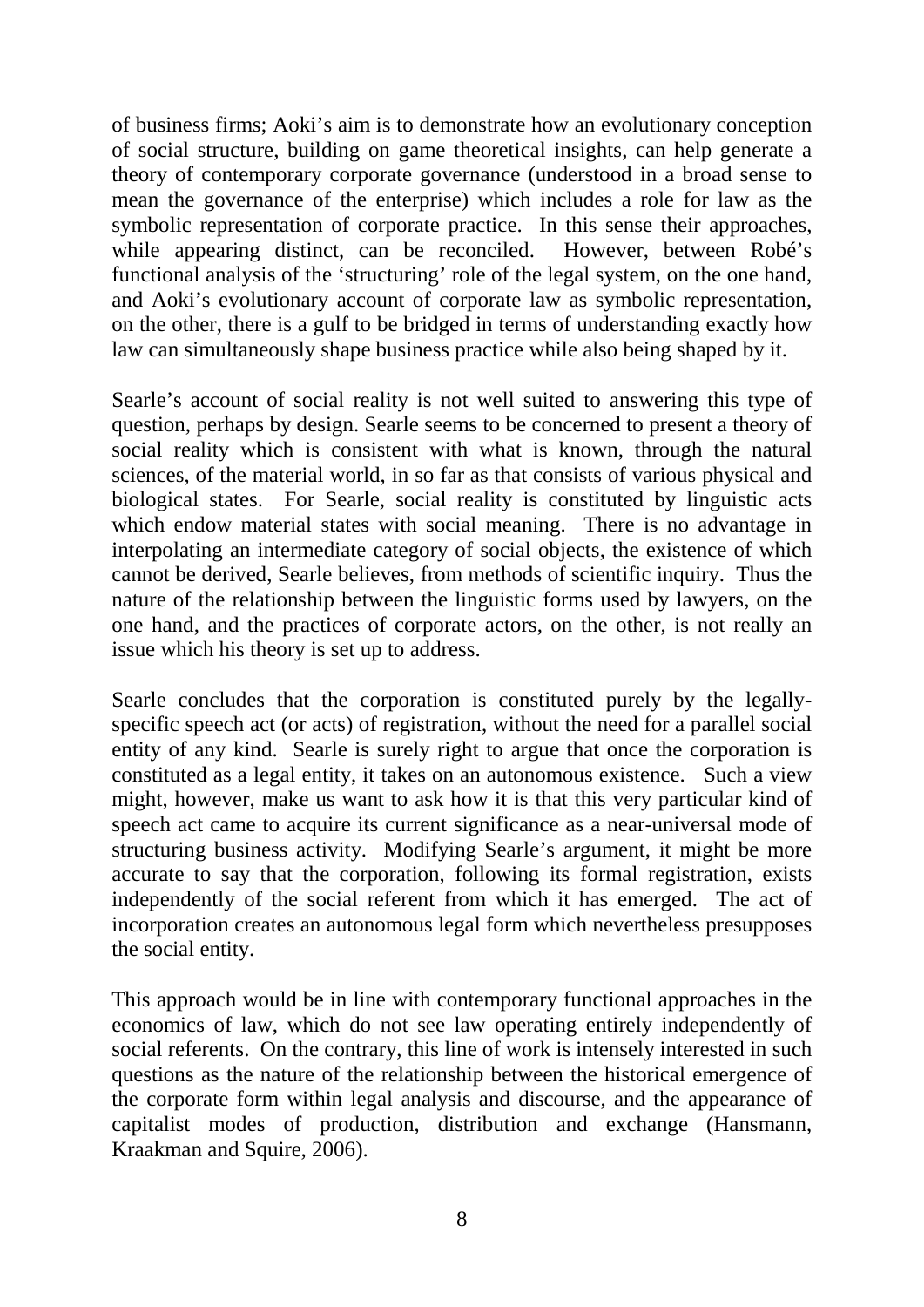Lawson's methodological starting point is potentially more helpful in addressing this type of question. If social structures are real in the sense of having tangible causal and constitutive effects, without which human society would be impossible, they can be studied using appropriate methods of empirical inquiry. Searle and his followers might argue that this is to detach social ontology from any material foundation, a move which renders impossible a unified account of the nature of reality. Lawson does not go this far; his approach is nevertheless still materialist in assuming that, at some point in deep historical time and in ways which are not clearly understood, human society emerged out of a physical and biological substrate in a way which created a distinct sphere of interaction, with separate properties from those of the natural environment. This is an account of society which is 'consistent with [it] (having emerged from and remaining dependent upon) the sorts of things studied in physics and other non-social sciences so I do count the conception here defended a form of naturalism' (Lawson, 2015: 8).

### **4. The corporation as 'fiction': evolution of an idea**

A central aspect of Lawson's recent engagement with Searle is his discussion of the idea that the corporation is a 'fiction':

'A further unfortunate, or anyway additional misleading, use of terminology is that the position (status) Juridical Person is also variously, if informally, known as Juristic or Artificial or Fictitious Person. Use of the latter term is merely to indicate that although positioned as a legal person the entity in question is not positioned as a natural person. There is no suggestion thereby that any entity positioned as a juridical person is not a real entity. The corporation is such a real entity, and specifically a community. And although it is not (positioned as) a natural person it is positioned as a juridical and so legal person, allowing the community qua corporation access to various positional rights originally intended only for natural persons.' (Lawson, 2015: 29).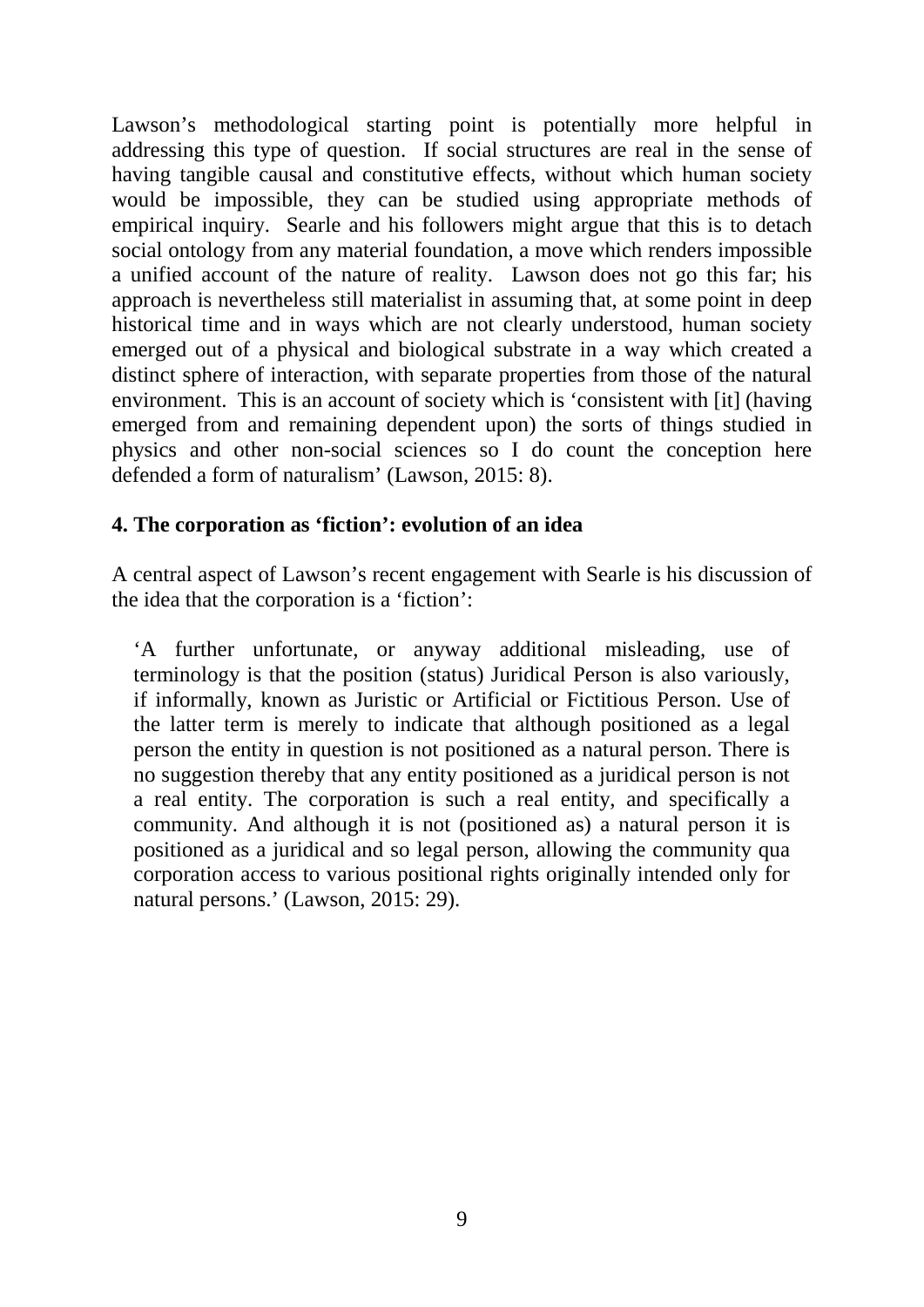Elsewhere he writes:

'The precise term most frequently used for the legal position in which a firm is situated to qualify for rights and obligations is that of *Juridical Person*; and this is to be distinguished from *Natural Person* which is intended only for (some) human beings… On this conception, to be a legal person, sometimes phrased as having "legal personality", does, as noted and strictly speaking, mean to be capable of having or gaining access to legal rights and duties within a certain legal system. Legal personality is thus a prerequisite to possessing certain various specific rights and obligations. More formally it is a prerequisite to legal capacity, a term that expresses the rights and obligations that the entity in question can acquire and exercise within the framework of the legal system.' (Lawson, 2014: 20).

As these two passages show, Lawson recognises that attributing legal capacity to a human person is just as much an institutional act as attributing it to an entity. Historically, it was not the case that legal personality was granted to human beings as such before it was extended to organisations. Rather, in the period beginning with the late middle ages and culminating in the industrial revolution, legal systems in western Europe and north America attributed capacity – the power to make contracts, hold property and more generally participate in economic life – to certain groups while, at the same time, gradually expanding the same status to more or less all individuals (Savigny, 1840-9). The process of attributing capacity, via the notion of legal personality, to certain entities predated its extension to all human beings. The idea that legal capacity was an inherent right of 'every individual human person' was an invention associated with Enlightenment thought and the 'Age of Reason' in the societies of the global north during the eighteenth and nineteenth centuries (Wijfells, 2009). It was only at the end of the nineteenth century and the turn of the twentieth, when the last vestiges of patriarchal conceptions of property rights were removed from private law, and married women were empowered as economic actors in their own right (children continue to lack full contractual capacity in many legal systems), that this goal was fully realised (Steinmetz, 2000). It was also necessary to remove all vestiges of unfree labour, including indenture and slavery, for the principle of universal capacity to be recognised in the labour market (Davis, 1999). The ending of slavery and indenture in the capitalist world overlapped with the extension of legal personality to private business firms in the middle decades of the nineteenth century, but the attribution of corporate status to charter companies and utilities was already well established in the early modern period (Harris, 2000).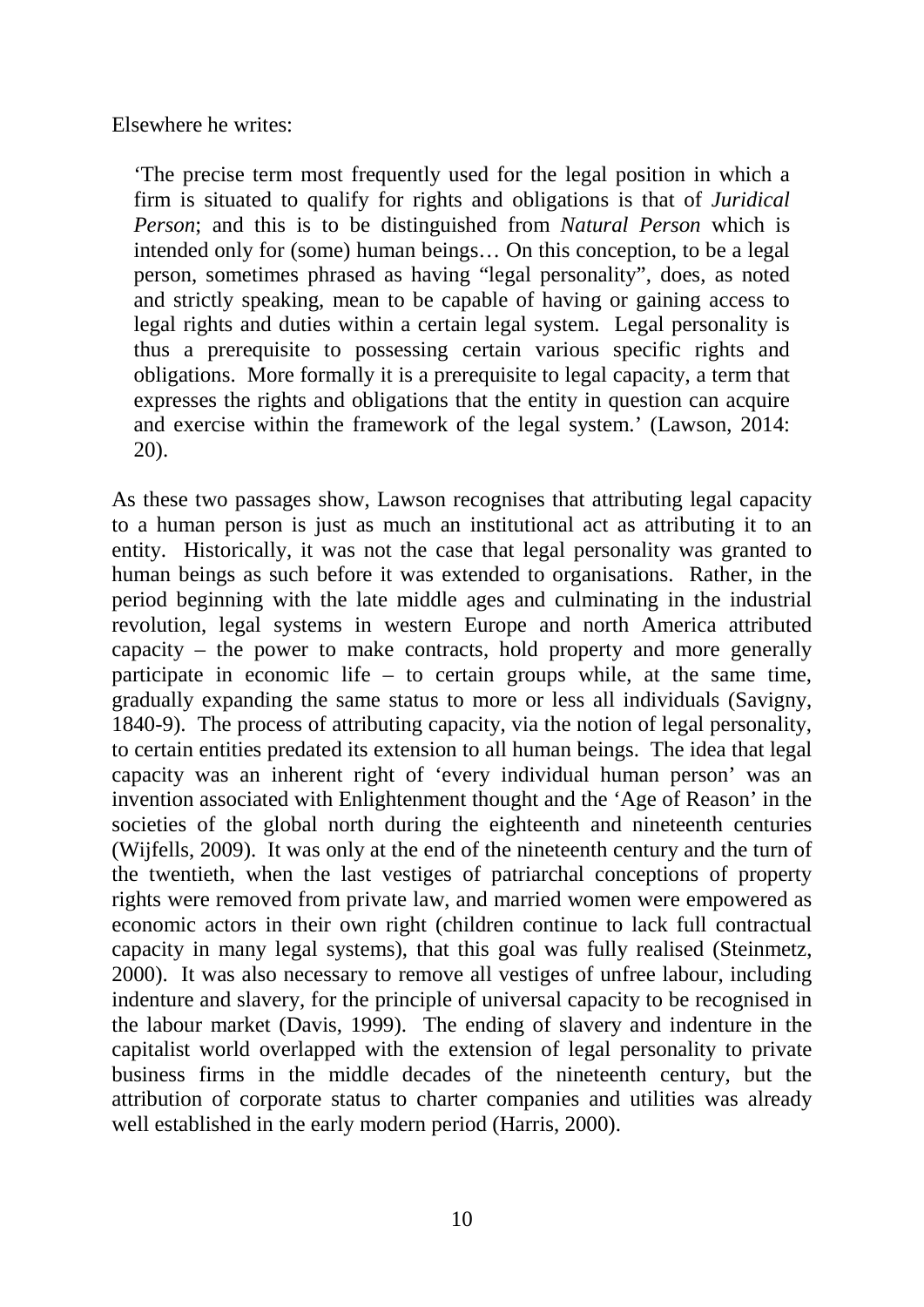We should reject the idea that the attribution of personality to business firms involved the adaptation of a model originally intended principally for human beings. Rather what we can observe is the evolution of a legal concept, 'capacity', which was used to shape the terms of participation, by individuals and collectivities alike, in the emerging market order of the global north (Deakin and Supiot, 2009).

This does not mean that we cannot learn something from historical debates over whether the business corporation was a 'fiction'. Numerous theories of the business corporation emerged in the decades following its appearance as a juridical form in virtually all the industrialising economies of western Europe and north America. The leading theories at end of the nineteenth century were associated with the 'fictionalist' and 'aggregationist' schools (Gindis, 2009, 2015). The 'fictionalist' group maintained that the 'corporation' was simply a label attached by the law to individuals participating in the activities of the firm; the 'aggregationists' maintained that the company consisted of the shareholders as a collective. Both theories denied that the corporation was an entity in its own right.

We should see these theories not as expressing fundamental truths about the company but rather as indications of the complex coevolution of legal ideas and commercial practices which was going on at this time. The view that the corporation was not an entity made sense at a point when the full implications of the company's separate legal personality were still being worked out by the courts. Prior to the extension of incorporation to privately-held business firms (as opposed to the state-run 'charter companies' and utilities which were recognised at an earlier point: Harris, 2000), variants of the partnership and (in the common law systems) the trust were the legal devices generally used to structure business activities. The partnership consisted of the firm's members and did not provide them with limited liability. This model lingered on in the new corporate form as it was some time before courts came to accept the full implications of separate legal personality for asset partitioning (the separation of the company's assets from those of the investors and other members). In addition, many jurisdictions placed limits on shareholders' limited liability, one model being (as in California until the 1930s: Bargeron and Lehn, 2011) to hold them residually liable, in the event of the company's bankruptcy, for claims for lost wages and environmental harms. As these qualifications on the corporate model were gradually removed, courts increasingly came to see the company as distinct from the shareholder-members, and 'fiction' theories fell out of fashion (Ireland, 1999).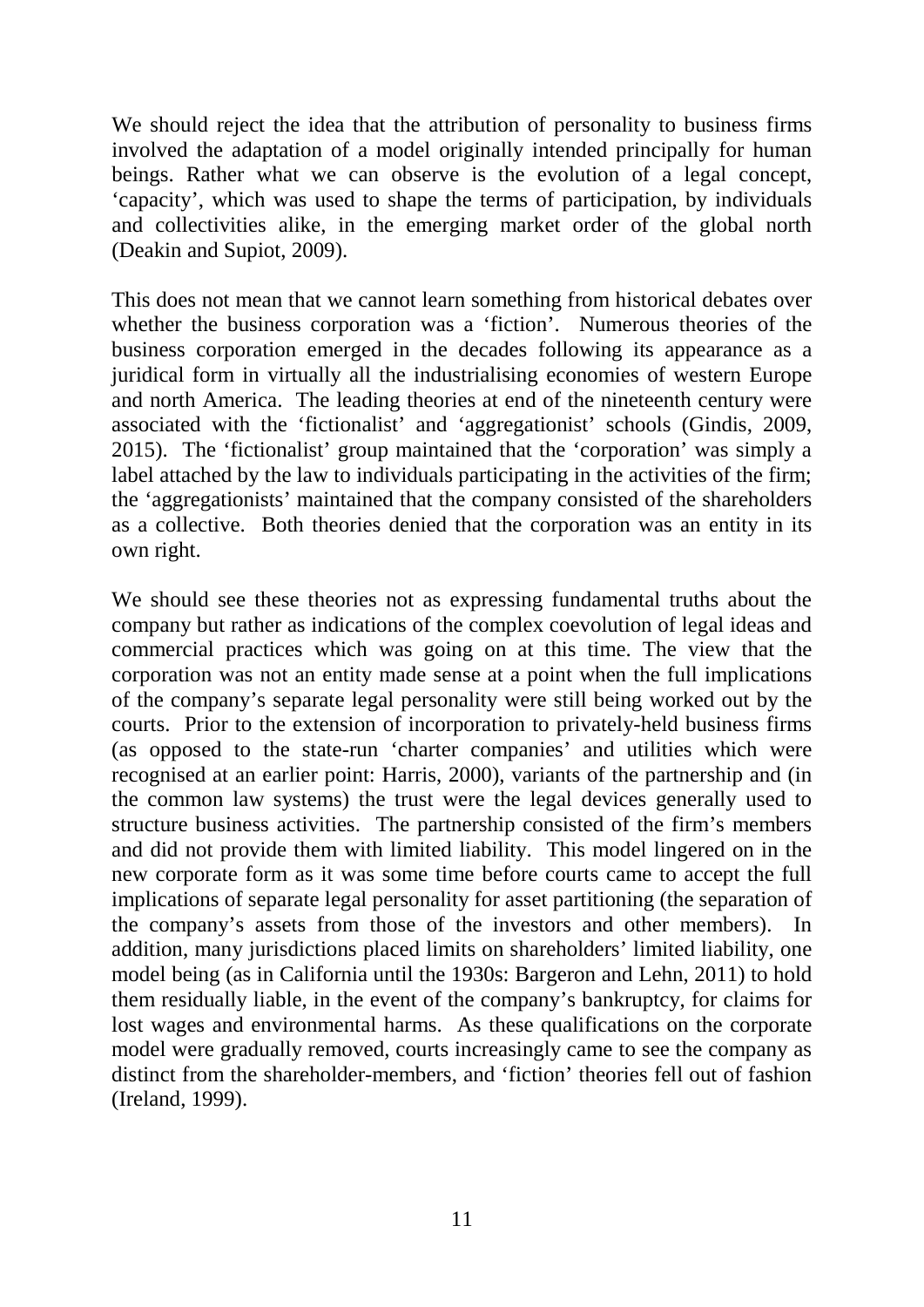They began to be replaced by theories of the company as a 'real entity' at around the same time. In the 1890s the German jurist Otto von Gierke founded his view of the corporation on the idea that it was 'a living organism and a real person' with a 'group will' (Gierke, 1900: xxvi). When part of his treatise on the history of German law, *Das deutsche Genossenschaftsrecht*, was translated into English by F.W. Maitland (1905), the idea took on a wider resonance in the common law world. The concept of the 'group will' did not survive the American 'legal realist' critique of the 1920s and 1930s, in which it was denounced as a 'mystification' (Cohen, 1935), but 'real entity theory' took hold nevertheless, on the basis that that the firm was more than 'the sum of the members' (Machen, 1911: 258). Real entity theory implied a belief in freedom of association and the recognition by the legal system of collective entities operating in the space between the atomised individual and an increasingly powerful regulatory state: 'the entities the law must recognise are those which act as such, for to act in unified fashion is – formality apart – to act as a corporation' (Laski, 1916: 422).

Interest in the question of the juridical nature of the corporation began to abate when John Dewey (1926) influentially argued that it was more important to consider the practical effects of attributing legal personality to entities in particular contexts than to engage in an 'essentialist' argument about legal forms. However, Dewey too accepted the premises of entity theory, writing that 'the interaction of human beings one with another', was an 'objective reality which has multitudinous physical and mental consequences' (Dewey, 1926: 163). Adolf Berle (1947: 344), likewise, insisted that the 'enterprise, and not the incorporation papers' reflected an underlying reality to which the law should respond, by, among other things, recognising the existence of corporate groups as entities with distinct powers and responsibilities.

Thus the idea of the corporation as a 'fiction' has come and gone according to the economic and political context in which company law is embedded at any given time (Bratton, 1989; Gindis, 2009, 2015). The legal transition from the personalised model of the partnership to the conception of the corporation as a 'real entity' occurred as industrial enterprises were increasingly being organised around a model of vertically integrated production (Commons, 1909). This was coupled with the growing separation of ownership and control as stock markets expanded and shareholdings became more dispersed and, eventually, institutionalised via pension funds and other collective savings schemes (Berle and Means, 1932). Then, as the 'managerialist' corporation of the midtwentieth century began to be displaced, from the 1970s onwards, by increasingly financialised models of enterprise, and as vertical integration went into reverse with the rise of outsourcing and downsizing (Froud et al., 2006), the gap left by the end of the debate over the legal nature of the corporation was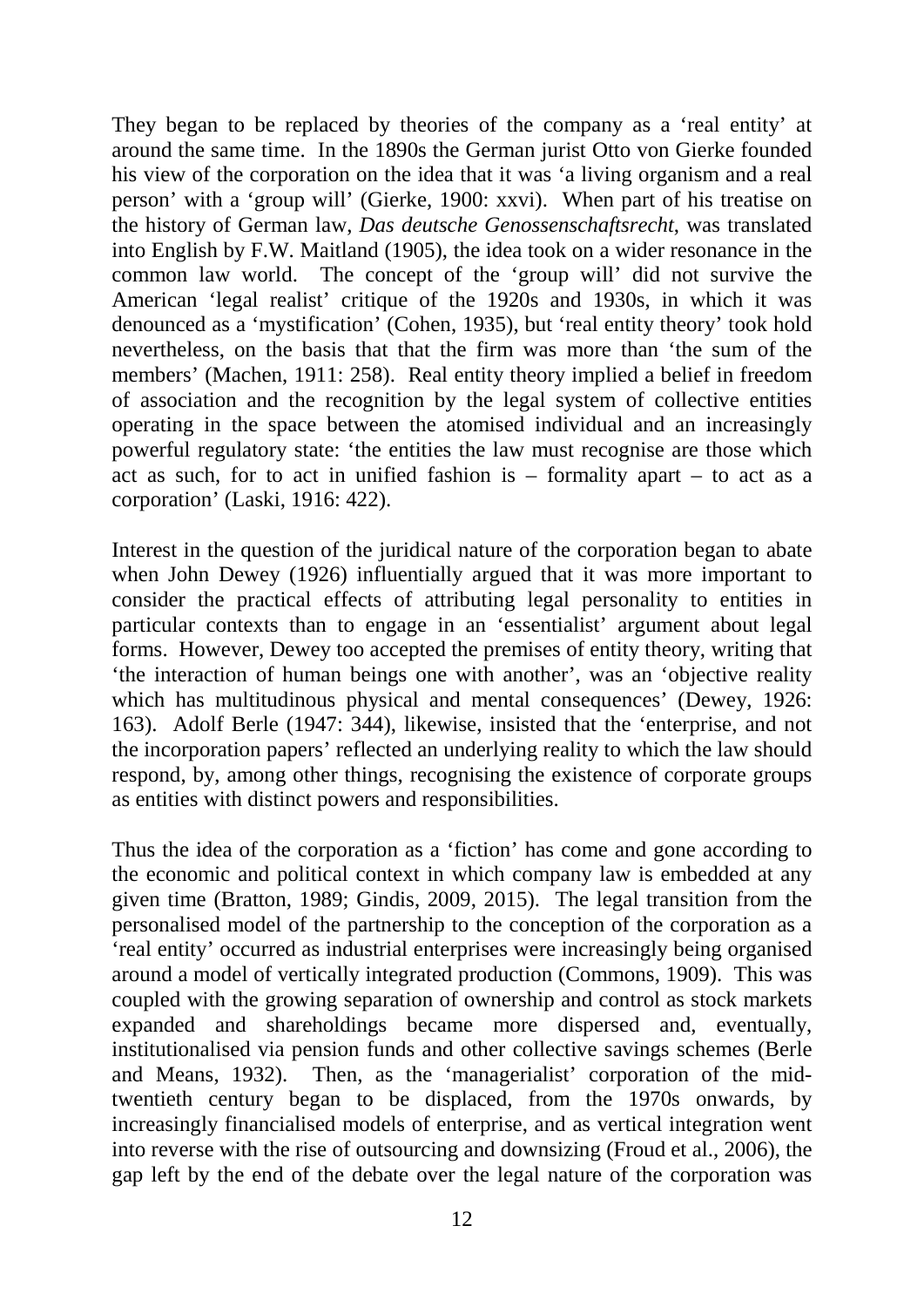filled by agency theory, which once again re-emphasised the 'fictional' character of the corporation (Jensen and Meckling 1976; Fama and Jensen, 1983), this time using the individualist premises of neoclassical economics to drive a new legal model. As was the case a century ago, however, there is not just one view in company law scholarship; neo-fictionalist accounts have been challenged in various ways by functionalist theories (Hansmann and Kraakman, 2000; Armour et al., 2009), stakeholder-orientated accounts (Blair, 1995, 2003; Blair and Stout, 1999) and the idea of the corporation as commons (Deakin, 2012; Talbot, 2015).

There is evidence to suggest, then, that theories of the corporation evolve, as do the rules of company law, to reflect changes in the law's environment, which in this context means wider economic and political forces. How, in this light, should we assess Lawson's conception of the corporation as a 'community'? In so far as the term 'community' is being used by Lawson to refer to generic features of civil associations or organised groups characterised by complex and interlocking positionings, there is nothing in this idea which would confine it to one particular period in the evolution of the capitalist enterprise, nor to the experiences of particular national systems. Thus the rise of financialised business firms from the 1970s onwards and the parallel appearance of agency theory do not, in themselves, render the notion of the 'community' inappropriate as a social referent for the corporation, as argued by Veldman and Willmott (2017).

If we wish to be more specific, however, in identifying the essence of the corporation in its social form as opposed to its legal manifestation, we might want to have a clearer grasp of the forces underlying the evolution of legal rules. What are the mechanisms by which law responds to economic change, and in what sense can we speak of the legal system, in its turn, influencing the path of economic development? Does the law operate only at the level of symbolic representation, or can it shape economic outcomes in a more material way? To address these questions, a more systematic analysis of the issue of legal ontology is needed.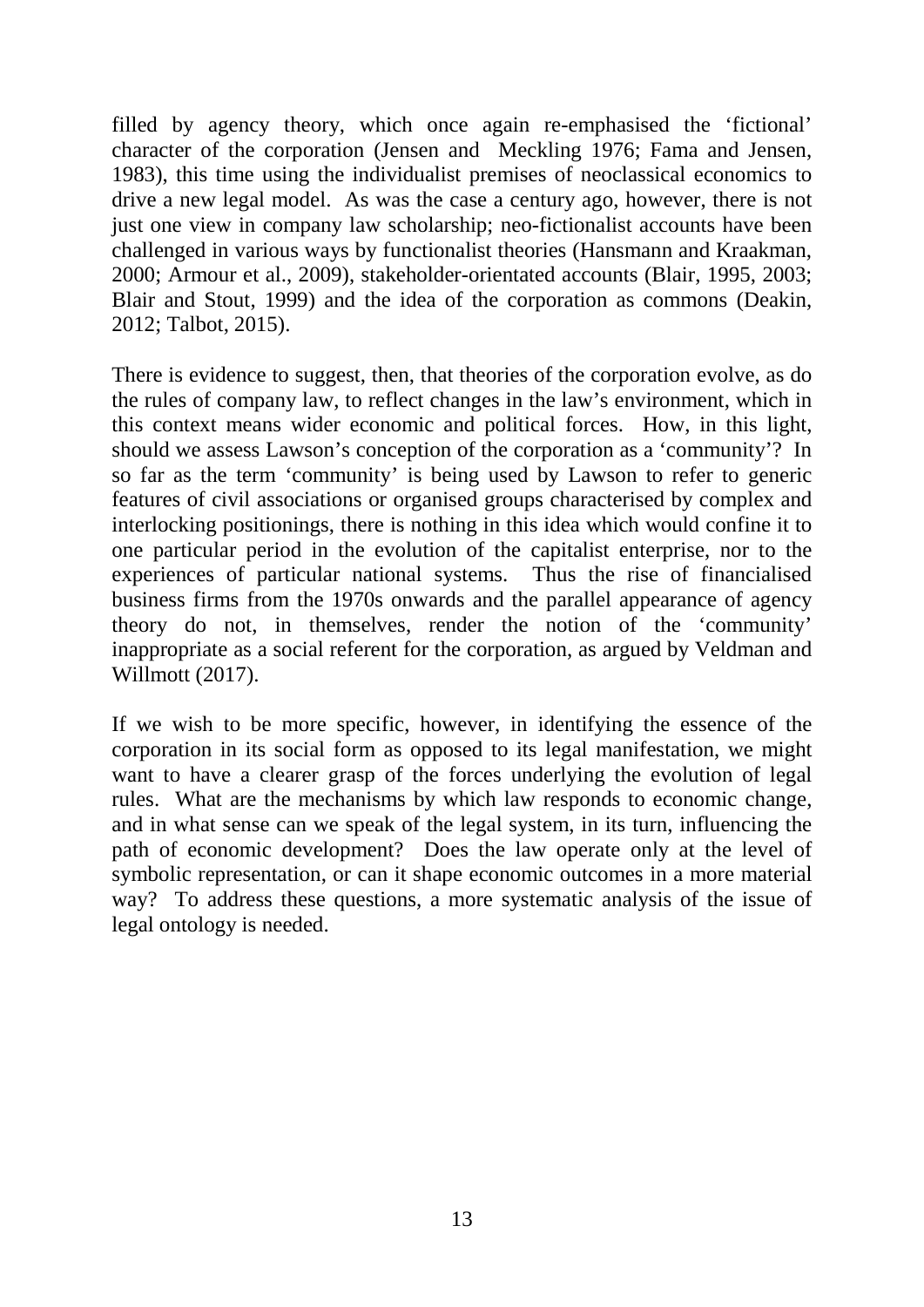### **5. The social ontology of legal concepts**

The issue to be addressed in this part is: what is the significance for social theory and for empirical social science of the concepts used by lawyers to describe objects and structures in the social world? Legal texts are a very rich source of evidence on the nature and functioning of social referents, but the quality of this evidence is not altogether clear. Most social scientists pay little heed to it, perhaps because legal language is, by its nature, technical and selfreferential, and so not easily accessed by non-specialists. Ronald Coase is one of the few economists to have paid close regard to what legal texts actually consist of. In 'The Nature of the Firm' (1937), after putting forward a transaction-cost based view of the firm in which a pivotal role is played by the power of the entrepreneur to give directions to the workforce without the need for continual renegotiation of the terms of employment contracts, Coase cites a contemporary (legal) textbook on 'master and servant law' in support of his (economic) theory: 'the definition we have given is one which approximates closely to the firm as it is considered in the real world' (Coase, 1937: 404). Citing a legal treatise (Batt, 1929) as evidence for the existence and nature of a social referent such as the firm might not seem the most obvious thing to do, and Coase did not seek to justify offering this particular source as evidence, but perhaps his intuition was more correct than it might seem.

Legal language makes extensive use of organised categories, which are often called by lawyers and legal theorists 'concepts', to refer to social and economic relationships. It would be impossible to describe any area of law relating to the business firm without using these categories; if they were not available, the law would disintegrate into a series of disconnected commands. Concepts are important, then, for providing some semblance of order or coherence in the law, which is often fleeting and contingent, but nonetheless tangible enough, at least at the level of subjective experience, to those engaged in the practice and interpretation of the law.

There are many such concepts at play in company law and in related areas of the law of the business enterprise: the 'corporation' or 'company' itself is the pivotal or nodal idea which informs other, more specific or subsidiary categories such as the 'share', 'capital', 'director's duties' and so on. The idea of the 'corporation', in its turn, is derived in part from higher-level concepts which operate within general private law, up to and including the notion of the legal 'person' itself. The meaning attached to these concepts does not derive, solely or even mainly, from internal reflection by legal theorists (although that plays a part), but from a practice, in which the legal community at large is engaged, of working out their content and significance in a number of practical contexts, which include the issuing of rulings and judgments, the assembling of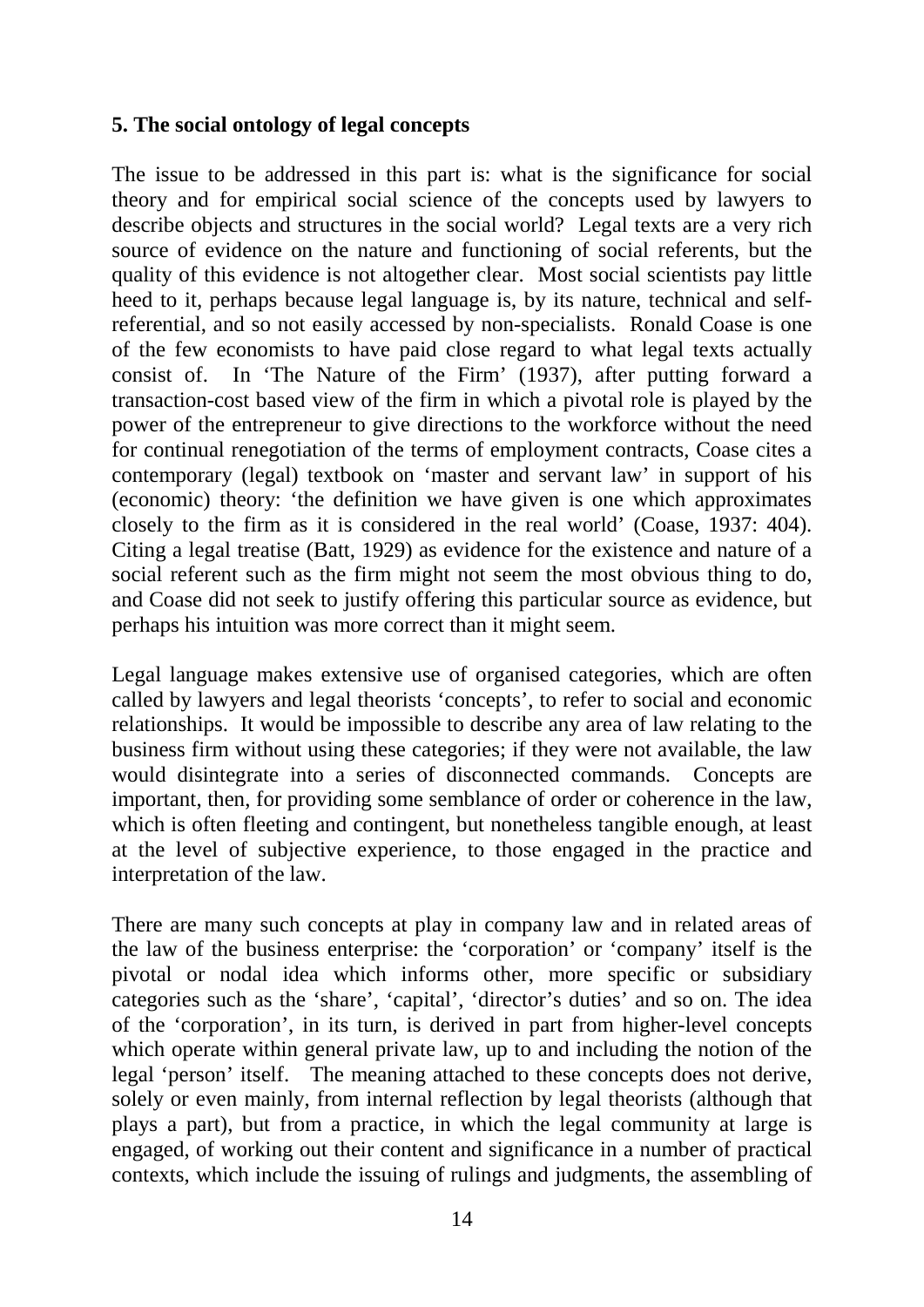statutory texts, and the drafting of commercial contracts. Certain actors within this process, such as judges in the higher appellate courts, are able, by virtue of the status or position they occupy, to offer interpretations with a certain degree of authority, but few such determinations have a fixed meaning; the content of the law is in a continuous state of flux as new disputes arise as the commercial or social context changes. In the last analysis, the meaning of a term depends on the legal community in general reaching some kind of consensus on its interpretation, that is to say, a shared understanding of its content, even if this is contested and to some degree, depending on the speed of legal and social change, contingent.

Although legal interpretation is in a state of flux, for legal concepts to play a role in stabilising the meaning of texts and lending coherence to a given area of law, they must have a certain stability and resistance to change, and this does indeed seem to be the case; concepts often outlive particular rules, and it is possible, perhaps even normal, to find the same concept being used in different time periods to express different policy outcomes (Deakin and Wilkinson, 2005). Concepts therefore operate at a level of abstraction which, in a sense, places them apart from substantive rules. None of this, however, means that concepts are unchanging. They do evolve, and exploring how this occurs may open a window to understanding the nature of their relationship to social practice.

To return to Coase and 'The Nature of the Firm', the legal concept he referred to, generally known as the contract of 'service' or 'employment', might have seemed to be one of the more stable reference points in the law governing the business firm, but the category is more specific to the time in which Coase was writing than might at first appear. Coase wrote 'The Nature of the Firm' at the point in the 1930s when the vertically integrated firm was becoming the normal or paradigm form of business enterprise across the countries of the global north. The integrated enterprise was the site of conflict and contestation. Management directed labour using the delegated power of capital in a context where executive control was becoming separated from the ownership of shares. At this time, the issue of the scope of the enterprise was critical to determining how far managerial power extended, and this question received an extensive legal treatment in the context of such issues as unions' rights to call industrial action, employers' liabilities for workplace accidents, and the coverage of social insurance schemes (Deakin and Wilkinson, 2005).

There is nothing 'natural' or inevitable about the idea that the worker is bound to the enterprise through the medium of an individual 'contract' under which there is an inherent duty to obey managerial instructions. It is a juridical artefact with a number of aspects. There is a liberal market aspect, according to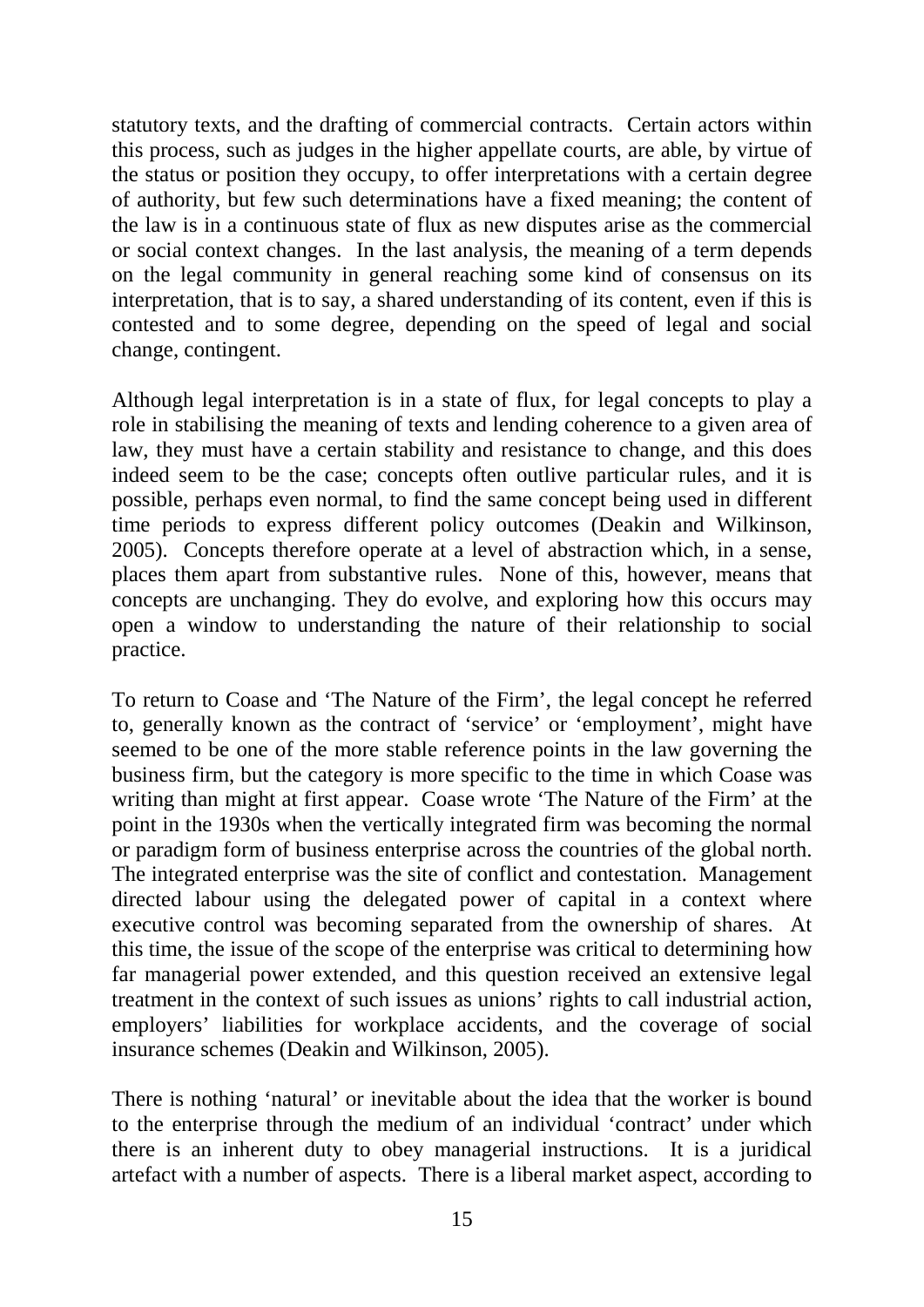which the work relationship consists of a bilateral exchange of property rights. There is also a communitarian aspect, according to which the performance of work is embedded in a network of reciprocal rights and obligations associated with, and bounded by, the organisational space of the enterprise (Supiot, 2015).

One of the legal innovations which occurred in the period when the vertical integration of production was on the rise was to characterise the counterparty to the worker within the structure of the contract of employment as the enterprise itself. In legal terms, this counterparty, the 'employer', became the 'company' or corporate entity. The 'unitary' employment contract thereby displaced an earlier legal model in which work relations were more often characterised by multiple levels of 'internal contracting' between workers, labour intermediaries, and the ultimate user of labour in the form of the employing enterprise (Deakin and Wilkinson, 2005). This change occurred at the same as there was the parallel shift within company law towards recognising the corporation as a 'real entity', separate from the shareholder-members. The effect of this legal shift was two-fold: on the one hand, managers acquired direct power of legal control over a more extensive range of tasks within the process of production; on the other, the enterprise, as the counterparty (via the corporate form) to the employment contract, took on the role of residual bearer of risks, exposing the company's asset pool to claims in employment and fiscal law which became, in effect, a social charge on capital (Deakin, 2003).

This legal change was incremental and, until after the event, mostly imperceptible; it did not happen overnight, in a single legislative act, but via numerous judgments and statutory amendments occurring over several decades; it was non-linear, with reversals along the way before a consistent interpretive line became clear; and it took place in all countries experiencing similar processes of industrial development, even if the judicial terminology used differed from one national context to another (Deakin, 2006). While the legal changes were in part the consequence of a conscious shift in policy and in politics, as states in market societies sought to sustain the integrated corporate enterprise while also regulating it and using it as instrument of social welfare, they were channelled through modes of legal deliberation and reasoning which, in terms of producing a new conceptual framework for employment relations, had, in part at least, a spontaneous and evolutionary character.

The point of using this example of legal and industrial coevolution (many others could have been given) is to focus attention on the significance of legal interpretation for the social sciences at large. For lawyers, legal concepts are part of the tools of the trade; devices which are essential for legal argumentation and hence for dispute resolution, as well as for related tasks such as the drafting of contracts and statutes. For social scientists looking to legal reasoning as a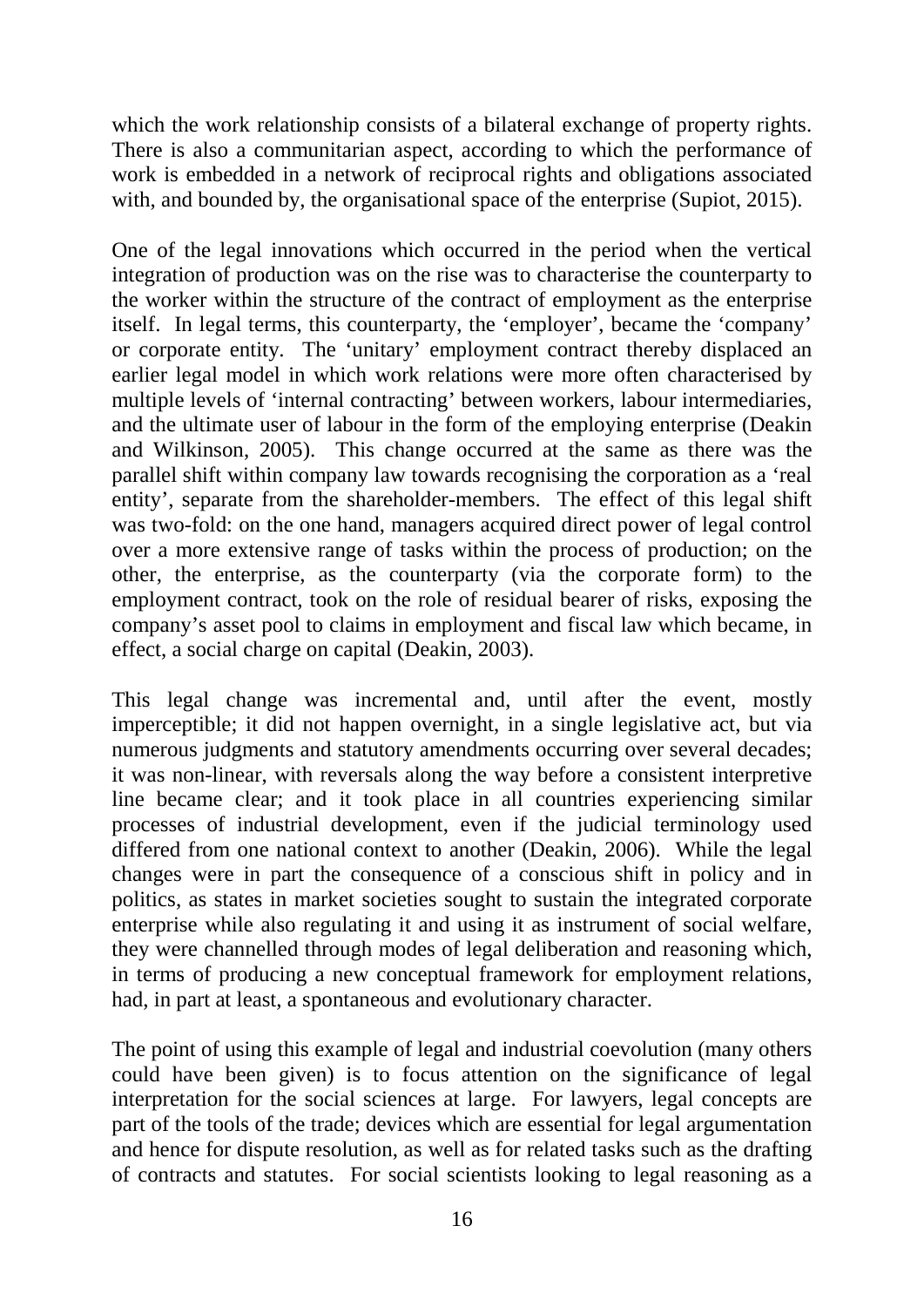source of data or evidence for patterns or continuities in economic behaviour or occupational structure, they have a somewhat different significance. Legal texts are not simple descriptions of social phenomena, and legal concepts or categories do not map straightforwardly on to particular social referents or objects. The formulation of a given legal concept is not direct evidence of the qualities or features of a given social practice, even when there is some connection between them as there is between 'corporation' and 'enterprise'. Nor does the existence of a legal formula referring, for example, to the 'contract of employment' offer a type of proof to the effect that this variety of contract, or employment as a social relationship, exists in social reality. This is because legal texts in general, including the verbal formulations we have been calling legal concepts, are amalgams of the descriptive and normative; they are expressions of values as much as they are restatements of empirical fact. The idea that the work relationship should be expressed as the 'contract of employment' was grounded in the everyday practice of industrial life as revealed in the disputes which came before courts and tribunals, but it was also a normative projection, which served to reinforce and legitimate a particular political conception of the place of the enterprise in mid-twentieth industrial society.

The value dimension of legal forms does not mean that legal concepts and categories are of no interest to social science. On the contrary, the evolution of legal ideas provides a way to understand larger changes occurring in social structure in a given period. Legal texts may operate in a normative sphere set apart from everyday social interactions, but the process of actualising and applying a legal rule requires legal actors to confront the reality of social and commercial practice. At any given moment, juridical concepts will appear remote from this reality: abstract categories, apparently unchanging, expressed in self-referential legal language. When viewed historically, on the other hand, it can be seen that they are anything but fixed: they mutate in response to changes in their context, and as they do so, they reveal something of the forces shaping social change. Thus Coase's invocation of legal concepts to support his theory of the firm (Coase, 1937) was not so wide of the mark: juridical forms, while not corresponding precisely to social ones, also cannot be too far removed from them if they are to be useful in the practice of legal interpretation.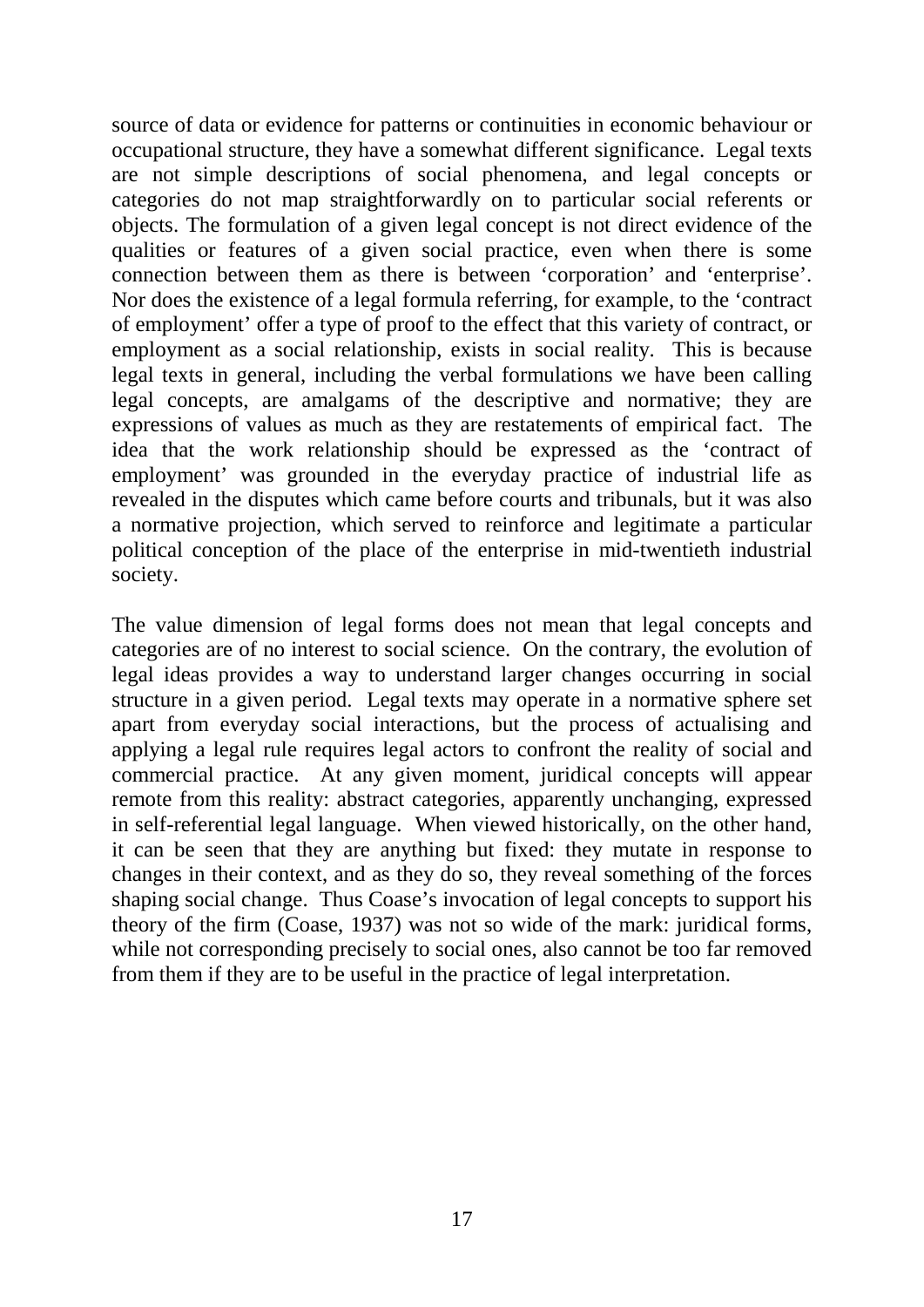### **6. Legal reasoning and the 'constitutive' role of law**

If legal reasoning reflects aspects of social structure, does it also play a role in shaping or constituting relationships operating in the social domain? The legal system could be expected to shape behaviour in various ways: for example, through the application of sanctions attached to particular legal norms and administered by state officials, or through the expression of values which influence perceptions of what is acceptable conduct, to name two of the more likely possibilities. When empirical research is conducted into the impact of laws on behaviour, the issues being addressed are not fundamentally different from those which would arise if the study were focusing instead on some form of private collective action which involve the production of norms of conduct. The claim that the legal system in some sense 'constitutes' the conditions for economic and social action (Deakin et al., 2016) is a rather different one: this is an argument to the effect that complex social structures, of the kind which characterise modern market societies (but not just these), require a particular form of normative ordering – one based on a publicly constituted legal system – if they are to hold together in the face of tendencies towards fragmentation and atrophy.

Both Lawson and Searle refer to social reality being 'constituted' by the mechanisms they respectively identify as informing social structures: collective behaviour giving rise to emergent positionings in Lawson's case (Lawson, 2015: 110, and commonly practised declarative speech acts, in Searle's case (Searle, 2010: 520). The idea of 'constitutive' norms or practices, in each case, signifies a process which amounts to more than linear causation operating between an independent and dependent variable; what is implied is a systemic process through which social structure emerges from the interplay of a number of interlocking and mutually reinforcing elements. In Lawson's formulation (on an issue where he and Searle appear to be in agreement):

'Social reality is in large part at least structured by interlocking, internally related, often spontaneously emergent collective practices, carrying, in the sense of manifesting, (often contested) rights and obligations inter-relating the human beings who undertake these practices as positioned components of communities, of which the positions and practices in turn are properties. As such this social reality is in a sense both given to individual human beings at the moment each comes to act, as a (typically unacknowledged) condition of their individual (positioned) practices, and also reproduced and/or transformed as a (typically unintended) result of these individual practices taken in total.' (Lawson, 2015: 9-10).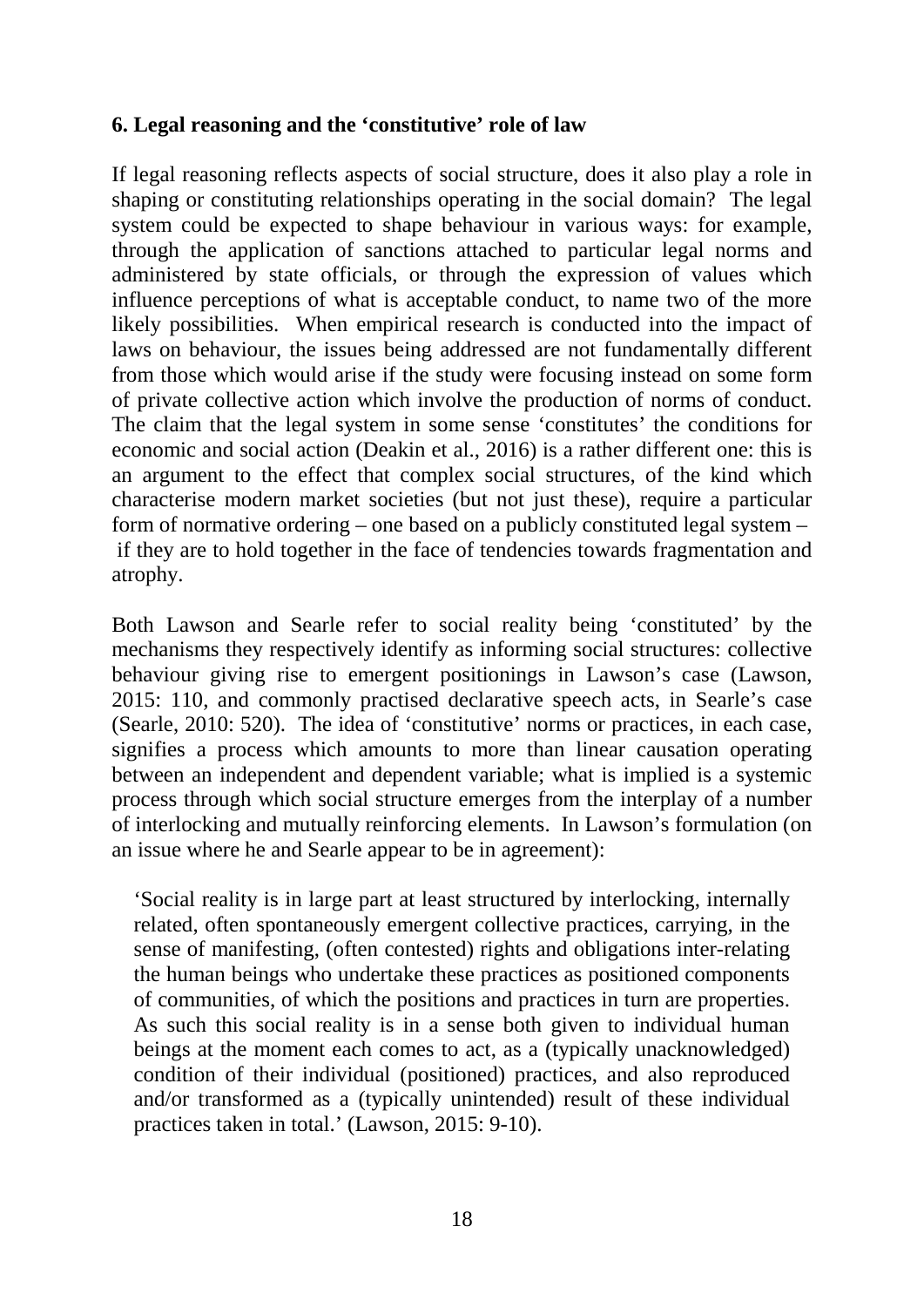Without such 'positioning', social life 'falls apart' (Lawson, 2015: 7).

Legal language is one of the principal means by which 'rights' and 'obligations', as well as other such legal-normative categories as 'powers', 'privileges', 'capacities', 'immunities', 'liabilities', and so on (see Hohfeld, 1913), are given formal expression in modern (and other) societies. This does not mean that legal descriptions of social relations *are the same thing* as the emergent positionings which Lawson identifies as constitutive of social order. Legal reasoning is not used to map social structures. Legal concepts do not offer a descriptive sociology; nor are they variants of the ideal types or axiological models which different social sciences might use to generate claims about the world which are then tested using empirical data. Legal concepts are verbal formulas used in *allocating* rights and obligations, not describing them; they *project* positionings on to the social world. As we have seen, for this normative shaping of social relations to have any chance at all of being effective, the legal categories in question must not depart too radically from their context, but nor can they be identical with it.

This way of thinking about the legal system may help to show how it can have a role in the kind of social ontology which Lawson presents. The legal system does more than simply observe, ratify and reinforce emergent social practices. If that were all it did, it would simply be an arm of the state devoted to enforcing the customary morality of the time, whatever that might be. In the same way, while the law can give expression to relations of power and may be a means of objectifying and legitimating inequalities, it can also be an instrument for social change which is capable of recognising, for example, the inalienable capacity of all human agents to participate in economic and social life. The legal system does not simply replicate or enforce social practices. It also benchmarks them against values which a given society, by one means or another, has decided merit communal or public articulation and protection. These communally and publicly articulated values may often be in tension or conflict with emergent social practices and existing power relations.

For it to perform this task the legal system must, to a certain degree, be set aside from, or be autonomous from, everyday social and commercial practice, as well as from the political realm. Only legal discourse which operates in an 'operatively closed' or self-referential discursive space (Luhmann, 2004) can offer a mode of adjudication which is anything more than a screen for private interests or political expediency, as the case might be. The 'rule of law', so defined, is a fragile instrument as it ultimately rests upon social acceptance of the means used to identify and enforce the publicly enunciated rules of the legal system. There is some evidence that the emergence of a foundational social norm of this kind is correlated with market-based ordering in the economic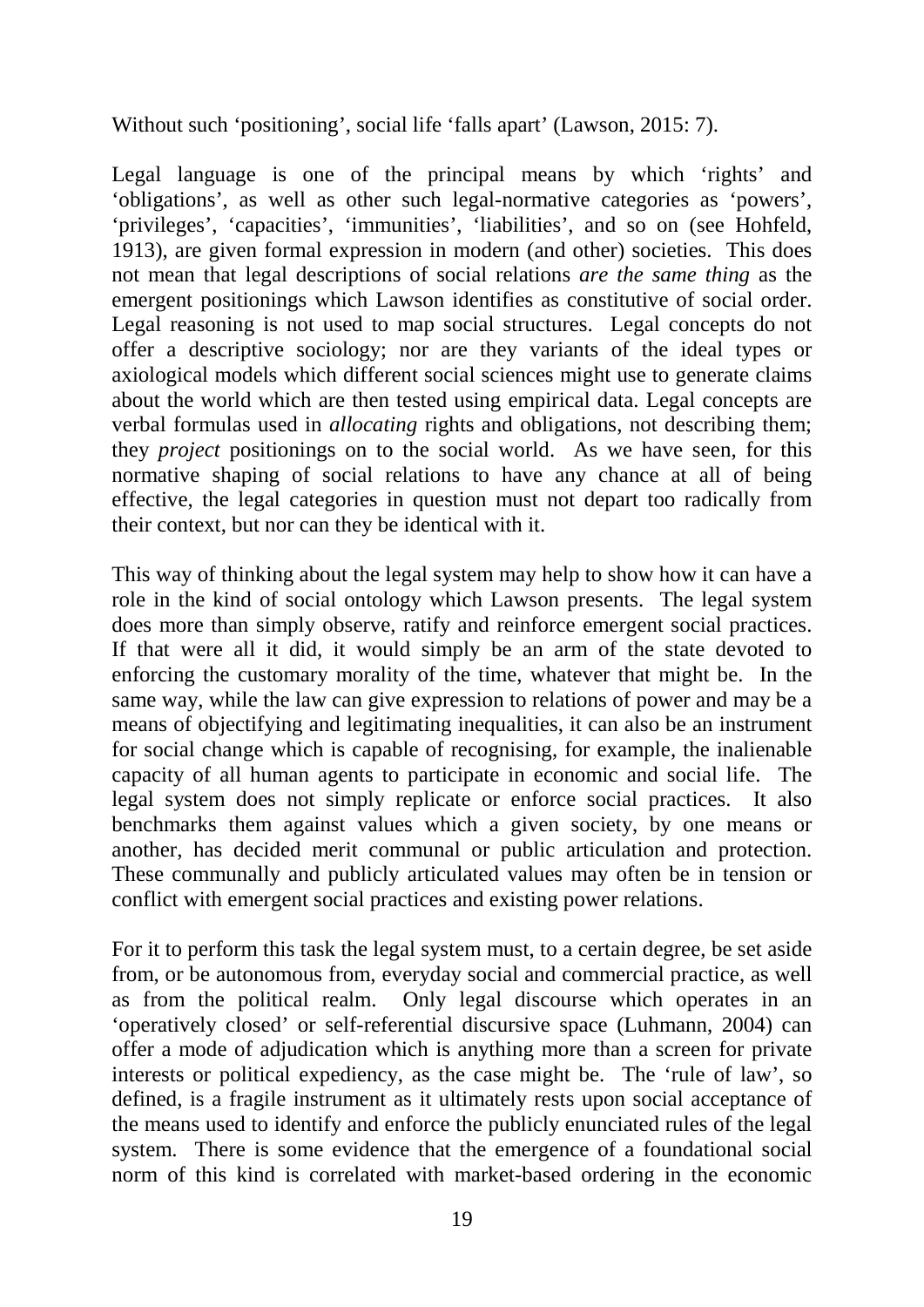sphere coupled with democratic political participation, but, equally, that these conditions are not self-sustaining, nor an inevitable feature of market-led economic development: the norm of legal autonomy needs to be actively instituted and protected (Chen and Deakin, 2014).

The type of legal system which is characteristic of a 'rule of law state' coupled with a market economy inscribes a particular function for the law: in order to be able to constitute the conditions for social order in a setting of such complexity, the law must operate at one remove from social relations. This does not mean that legal reasoning, and the devices it uses, legal concepts, are not also part of that social order. Echoing, and slightly adapting, Alf Ross's formulation, we might think of legal concepts and social relations as 'not two independent spheres of existence, but different sides of one and the same reality' (Ross, 1959: 9).

Thus within Lawson's social ontology, law should be accorded more than a purely technical or instrumental role. The legal system, as an arm of the state with the capacity to generalise and enforce norms of conduct, provides the means to create the conditions for complex social orders characterised by a deep division of labour, and to support market-based exchange through scale and scope effects which are not available through purely private action (Deakin et al., 2016). In performing this role, the law offers more than the actualisation of extant social practices: it provides a mode of evaluation which benchmarks those practices against conceptions of justice which represent and articulate a society's core values. In particular, the legal system makes it possible to challenge the very concrete inequalities of a market economy by reference to ideas of universal equality and freedom which are inherent in the ideal of the 'rule of law state'. As an ideal which is more than a social practice, the rule of law is itself a normative projection, and at times can appear to be little more than a screen for the exercise of power, but it also creates a discursive space within which certain injustices can be addressed.

It follows that for the business enterprise to be recognised, via the concept of the 'corporation' and related legal ideas, as a juridical form, involves more than providing a solution to problems of coordination, important as these are for supporting economic development and growth. The attribution of legal capacities to corporations creates a space within which the activities of business firms may be evaluated on grounds which are not exclusively confined to considerations of economic efficiency, but also open up normative perspectives. Thus to count a corporation as a legal 'person' implies the attribution to enterprises of responsibilities, along with rights. If companies can acquire political rights by virtue of a contested analogy with the constitutional protections accorded to human persons (Avi Yonah, 2011; Bratton, 2011), they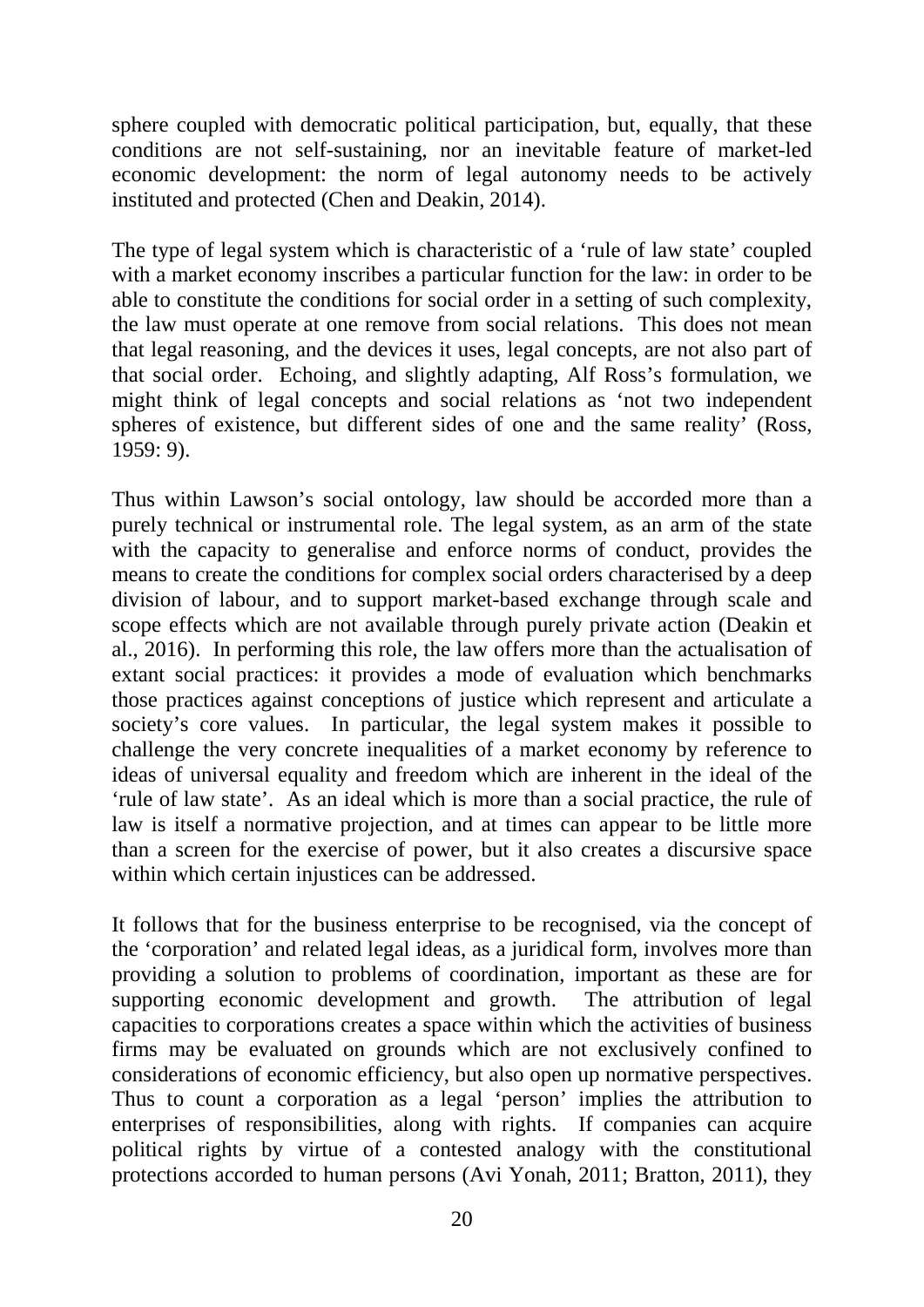equally cannot escape the logic of justice-based arguments for 'corporate responsibility'.

## **7. Conclusion**

In this paper, Tony Lawson's recent exchange with John Searle over the nature of the corporation has been used to throw light on the characteristics and properties of the legal system as a distinct mode of social ordering. characterise a business firm as a juridical person is to attribute to it the capacity to enter into transactions and relations which are regarded as valid by the legal system. This means that legal sanctions can be applied in a way which facilitates the particular type of economic organisation which has come to be associated with the firm. By these means, the legal system underpins forms of economic coordination associated with market economies characterised by a prominent role for business firms. However, the mode of operation of the legal system is not confined to the material functions of protecting property rights and enforcing contracts. The highly articulated legal discourse of the modern rule of law state operates at a distance from the social and economic relations which it purports to describe and regulate. Law operates in a normative realm in which power relations are acknowledged and confirmed, but may also be questioned and confronted.

Lawson's argument that the legal form of the corporation must, to be meaningful, refer to an existing or potential social referent, a 'community' of interlocking behavioural practices, follows directly from his materialist social ontology, and distinguishes it from John Searle's account of social reality in terms of declarative speech acts. To regard the corporation, in this way, as linked to, although not synonymous with, a real social referent, is to make a point about the ontology of legal forms which has implications for how research into the legal system, and its relationship to economic development and growth, is conducted. At the same time, the consequences of adopting a substantive ontology of social forms of the kind proposed by Lawson go beyond the purely methodological. After taking due account of the autonomous and selfreferential features of legal reasoning, we need to see corporate law in its wider economic and political context. Lawson's analysis should remind us that in constituting the corporation as a juridical form, the legal system is doing more than facilitating complex forms of economic coordination. It also places the business enterprise in a particular normative space: one in which arguments of justice, alongside those of efficiency, can be brought to bear on the multitudinous activities of business firms.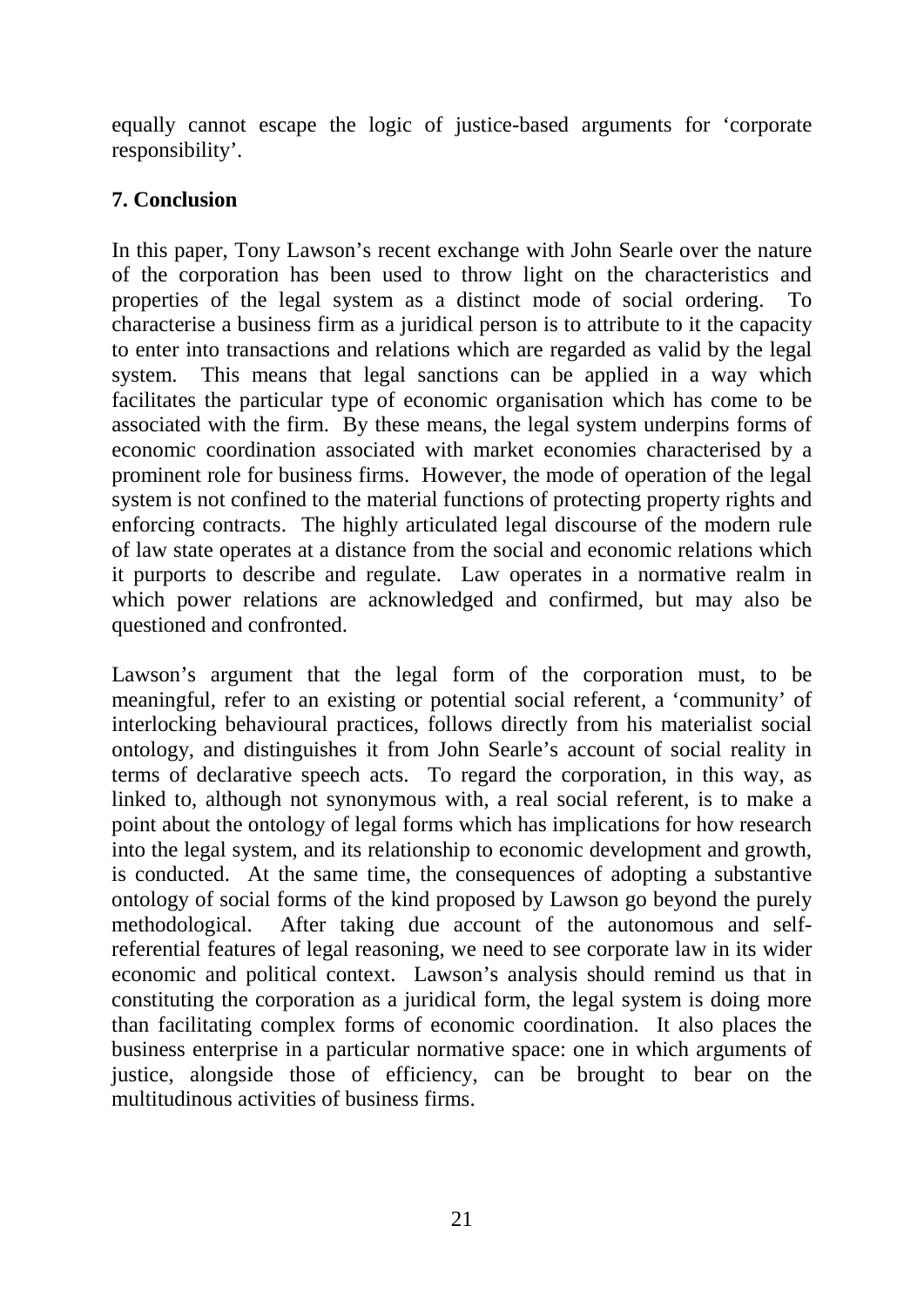# **Notes**

\* University of Cambridge [\(s.deakin@cbr.cam.ac.uk\)](mailto:s.deakin@cbr.cam.ac.uk). I am very grateful to Zoe Adams, Tony Lawson, the Journal's editors and three anonymous referees for detailed comments on an earlier draft. I am solely responsible for the views expressed.

1 For reasons of space I cannot address here the relationship between the theory of social ontology developed by Lawson and other members of the Cambridge Social Ontology Group (see Pratten, 2014), and accounts of legal ontology derived from philosophical approaches to legal theory, some of them based on, or sharing points in common with, Searle's theories (see in particular McCormick, 1998; Ruiter, 1993; Haag, 2005; Bernal, 2013). That, together with the task of developing a more complete social ontology of law drawing on the Cambridge approach to social ontology, is for another day.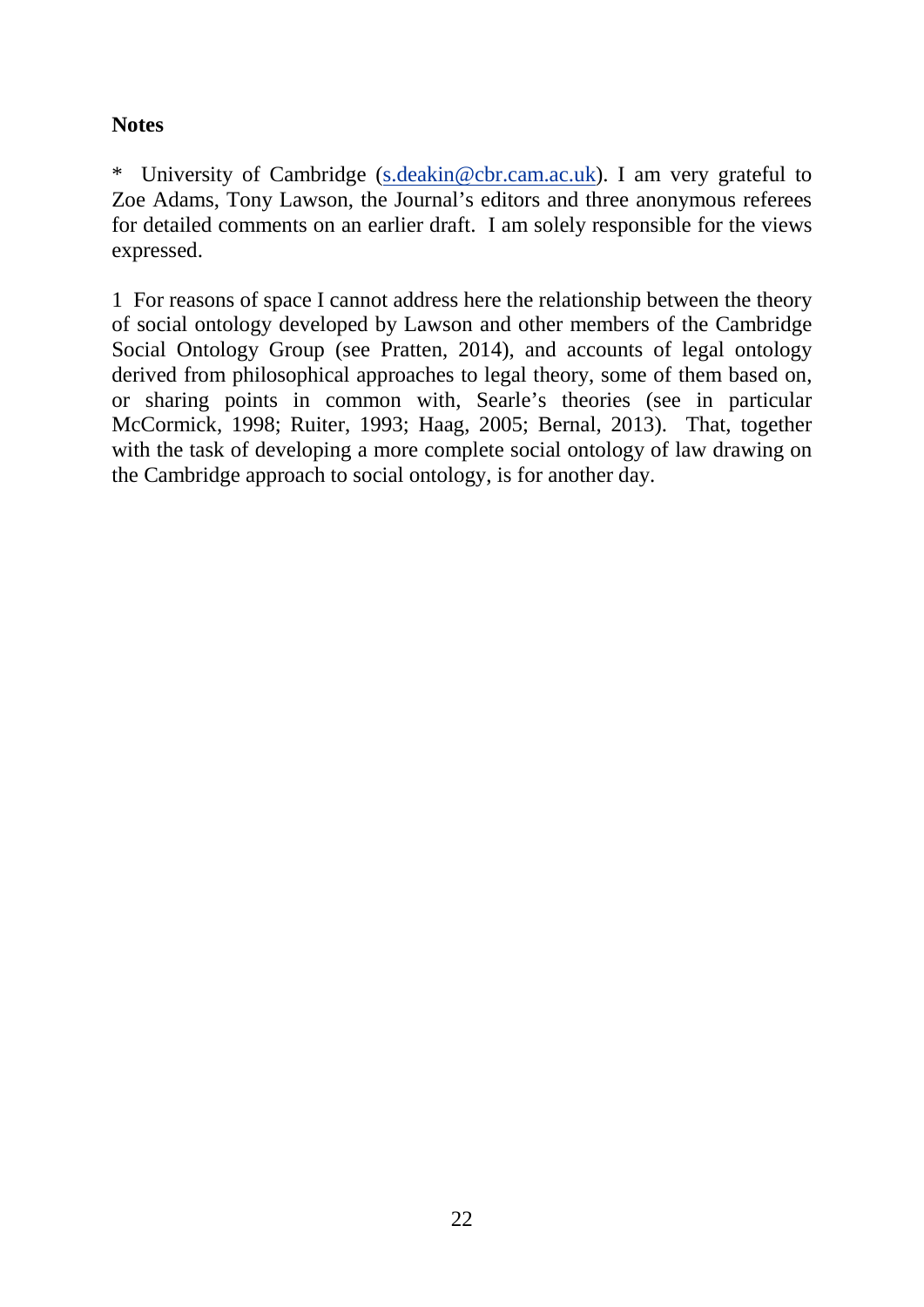#### **References**

- Aoki, M. (2010) *Corporations in Evolving Diversity: Cognition, Governance and Institutions* (Oxford: Oxford University Press).
- Armour, J., Hansmann, H. and Kraakman, R. (2009) 'What is corporate law?', in R. Kraakman, J. Armour, P. Davies, L. Enriques, H. Hansmann, G. Hertig, H. Kanda and E. Rock, *The Anatomy of Corporate Law: A Comparative and Functional Approach* (Oxford: Oxford University Press).
- Avi-Yonah, R. (2011) '*Citizens United* and the corporate form' *Accounting, Economics and Law: A Convivium*, vol. 1, issue 3, article 1.
- Bargeron, L. and Lehn, K. (2012) 'Does limited liability matter: an analysis of California firms, 1920-1940' available at SSRN: <http://ssrn.com/abstract=2105718>or http://dx.doi.org/10.2139/ssrn.2105718 .
- Batt, F.R. (1929) *The Law of Master and Servant* (London:Pitman).
- Berle, A. (1947) 'The theory of enterprise entity' *Columbia Law Review*, 47: 343-358.
- Bernal, C. (2013) 'Austin, Hart and Shapiro: three variations on law as an entity grounded in social practice' *Rechtstheorie*, 44 :157-188.
- Blair, M. (1995) *Ownership and Control: The American Corporation in the Twenty-First Century* (Washington, DC: Brookings Institution).
- Blair, M. and Stout, L. (1999) 'A team production theory of corporate law' *Virginia Law Review*, 85: 247-328.
- Blair, M. (2003) 'Locking in capital: what corporate law achieved for business organizers in the nineteenth century' *UCLA Law Review*, 51: 387-455.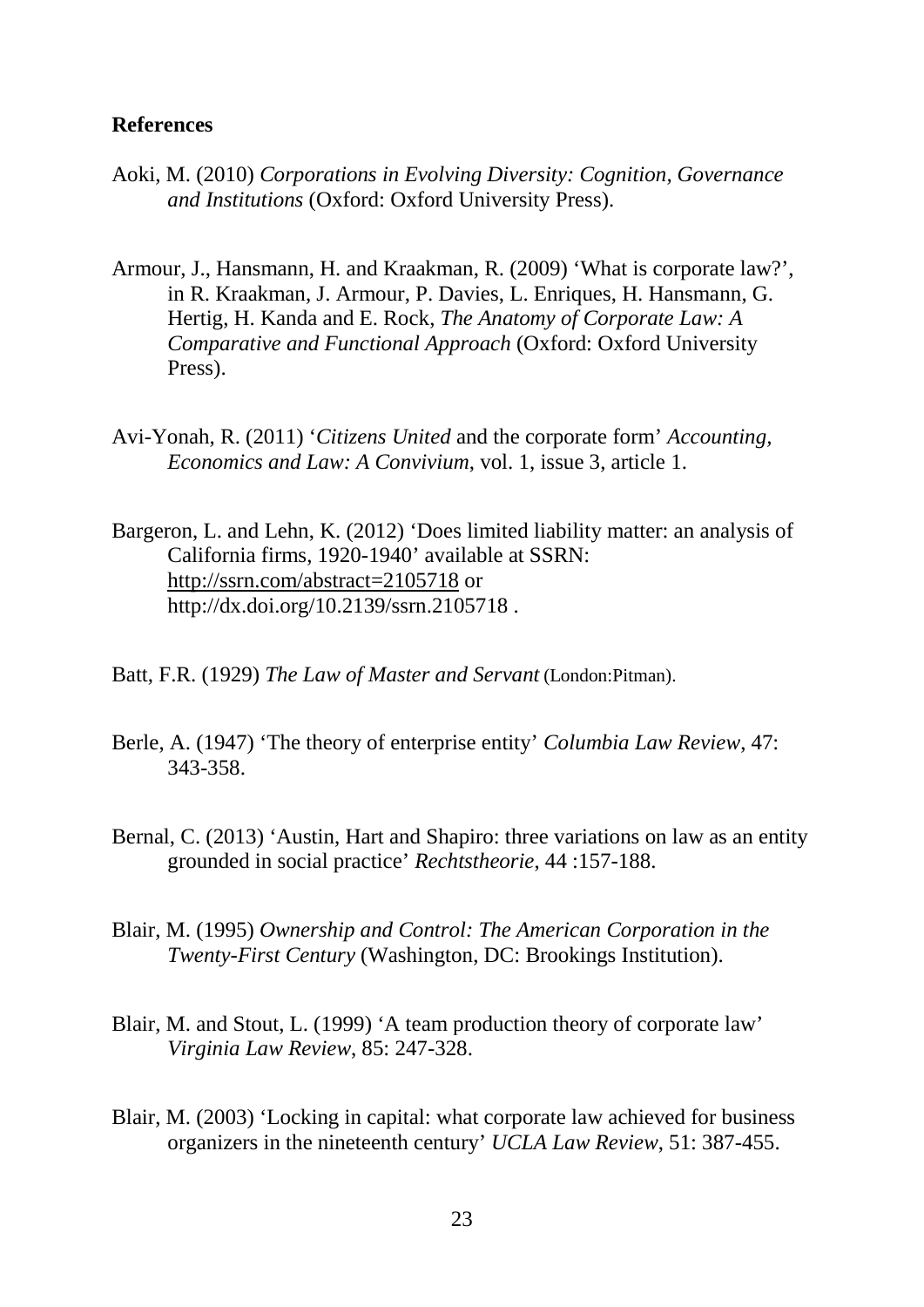- Blumberg, P. (1993) *The Multinational Challenge to Corporate Law: The Search for a New Corporate Personality* (Oxford: Oxford University Press).
- Bratton, W. (1989) 'The new economic theory of the firm: critical perspectives from history' *Stanford Law Review*, 41: 1471-1527.
- Bratton, W. (2011) 'Reuven Avi-Yonah's "*Citizens United* and the corporate form": still unuseful' *Accounting, Economics and Law: A Convivium*, vol. 1, issue 3, article 2.
- Coase, R.H. (1937) 'The nature of the firm' *Economica* (NS), 4: 386-405.
- Cohen, F. (1935) 'Transcendental nonsense and the functional approach' *Columbia Law Review*, 35: 809-49.
- Chen, D., and Deakin, S. (2014) 'On Heaven's lathe: state, rule of law, and economic development' *Law and Development Review*, 1: 123-45.
- Commons, J. (1909) 'American shoemakers, 1648-1895: a study in industrial evolution', *Quarterly Journal of Economics*, 24: 39-84.
- Davis, D. (1999) *The Problem of Slavery in the Age of Revolution* (Oxford: OUP).
- Deakin, S. (2003) 'Enterprise-risk: the juridical nature of the firm revisited' *Industrial Law Journal*, 32: 97-113.
- Deakin, S. (2006) 'The comparative evolution of the employment relationship', in G. Davidov and B. Langille (eds.) *Boundaries and Frontiers of Labour Law* (Oxford: Hart).
- Deakin, S. (2012) 'The corporation as commons: rethinking property rights, governance and sustainability in the business enterprise' *Queen's Law Journal*, 37: 339-381.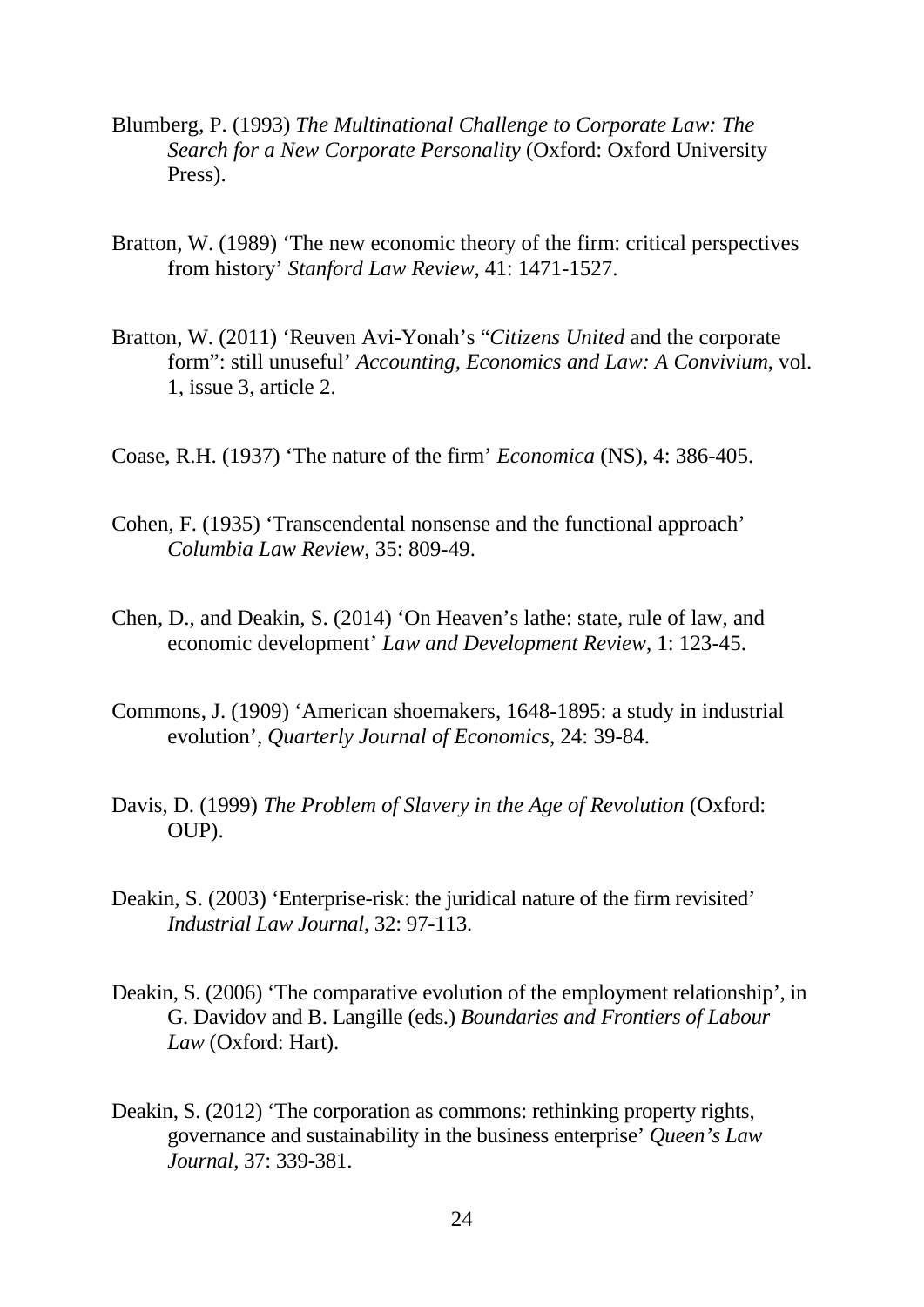- Deakin, S., Gindis, D., Hodgson, G., Huang, K. and Pistor, K. (2016) 'Legal institutionalism: capitalism and the constitutive role of law' *Journal of Comparative Economics*, forthcoming.
- Deakin, S., and Supiot, A. (eds.) (2009) *Capacitas: Contract Law and the Institutional Preconditions of a Market Economy* (Oxford: Hart).
- Deakin, S., and Wilkinson, F. (2005) *The Law of the Labour Market: Industrialisation, Employment, and Legal Evolution* (Oxford: OUP).
- Dewey, J. (1926) 'The historic background of corporate legal personality' *Yale Law Journal*, 35: 655-673.
- Fama, E. and Jensen, M. (1983) 'Separation of ownership and control' *Journal of Law and Economics*, 26: 301-325.
- Froud, J., Johal, S., Leaver, A. and Williams, K. (2006) *Financialisation and Strategy: Narrative and Numbers* (London: Routledge).
- Gierke, O. (1900) *Political Theories of the Middle Age* trans. F. Maitland (Cambridge: Cambridge University Press).
- Gindis, D. (2009) 'From fictions and aggregates to real entities in the theory of the firm' *Journal of Institutional Economics*, 5; 25-46.
- Gindis, D. (2015) 'Legal personhood and the firm: avoiding anthropomorphism and equivocation' *Journal of Institutional Economics*, July 2015, doi: 10.1017/S1744137415000235.

Haag, J. (2005) *Studies in Legal Logic* (Dordrecht: Kluwer).

Hansmann, H. and Kraakman, R. (2000) 'Organisational law as asset partitioning' *European Economic Review*, 44: 807-817.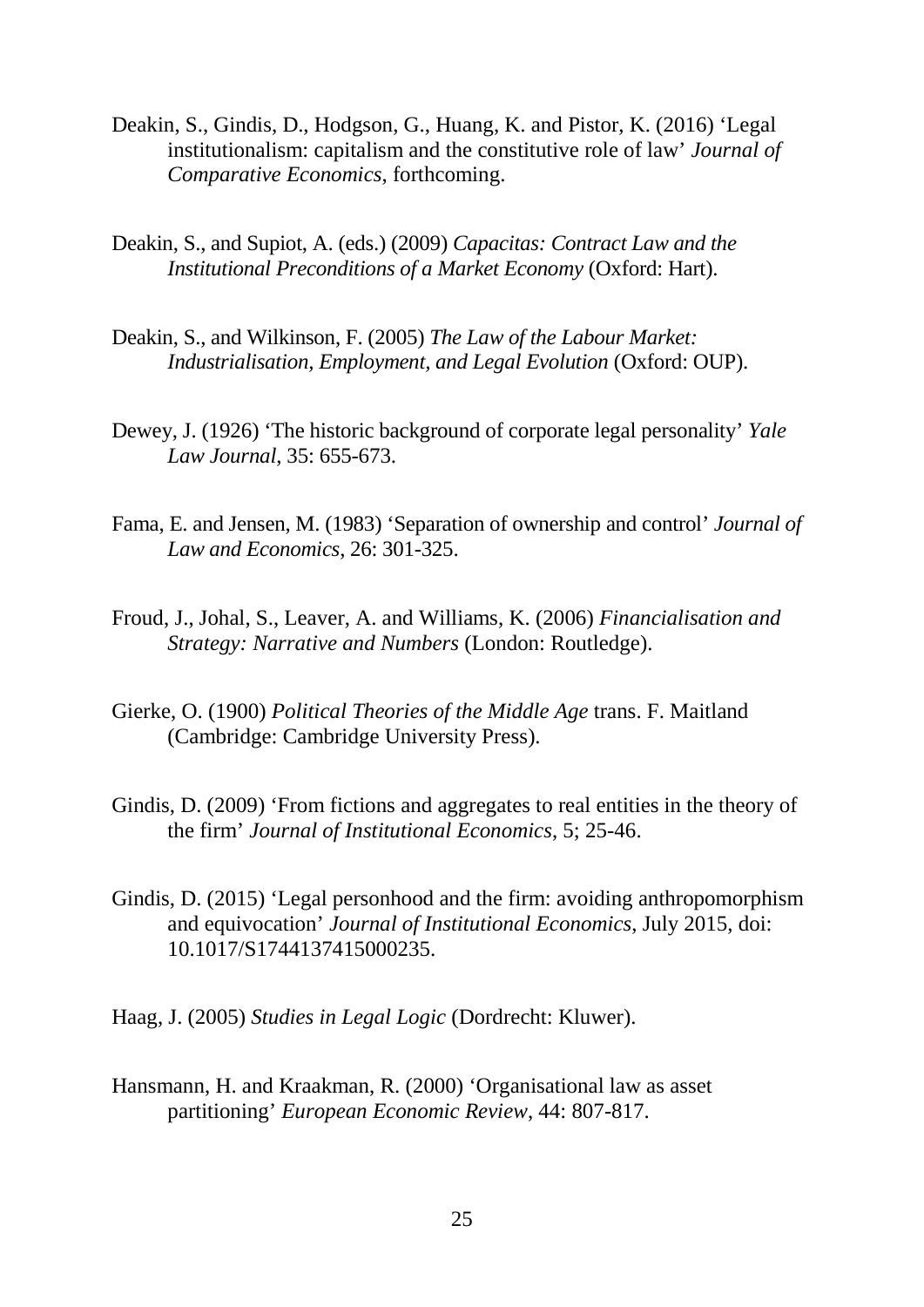- Hansmann, H., Kraakman, R. and Squire, R. (2006) 'Law and the rise of the firm' *Harvard Law Review*, 119: 1333-1403.
- Harris, R. (2000) *Industrializing English Law: Entrepreneurship and Business Organization 1720-1844* (Cambridge: Cambridge University Press).
- Hohfeld, W. (1913) 'Fundamental legal conceptions as applied in legal reasoning' *Yale Law Journal*, 23: 16-59.
- Ireland, P. (1999) 'Company law and the myth of shareholder ownership' *Modern Law Review*, 62: 32-57.
- Jensen, M. and Meckling, W. (1976) 'Theory of the firm: managerial behavior, agency costs and capital structure' *Journal of Financial Economics*, 3: 305-60.
- Laski, H. (1916) 'The personality of associations' *Harvard Law Review*, 29: 404-26.
- Lawson, T. (2014) 'The nature of the firm and the peculiarities of the corporation' *Cambridge Journal of Economics*, 39: 1-32.
- Lawson, T. (2015) 'Comparing conceptions of social ontology: emergent social entities and/or institutional facts?' *Journal for the Theory of Social Behaviour*, DOI: 10.1111/jtsb.12126.
- Luhmann, N. (2004) *Law as a Social System* K. Ziegert (trans.), F. Kastner, R. Nobles, D. Schiff and R. Ziegert (eds.) (Oxford: Oxford University Press).
- MacCormick, N. (1998) 'Norms, institutions, and institutional fact' *Law and Philosophy*, 17: 301-345.

Machen, A. (1911) 'Corporate personality' *Harvard Law Review*, 24: 253-67.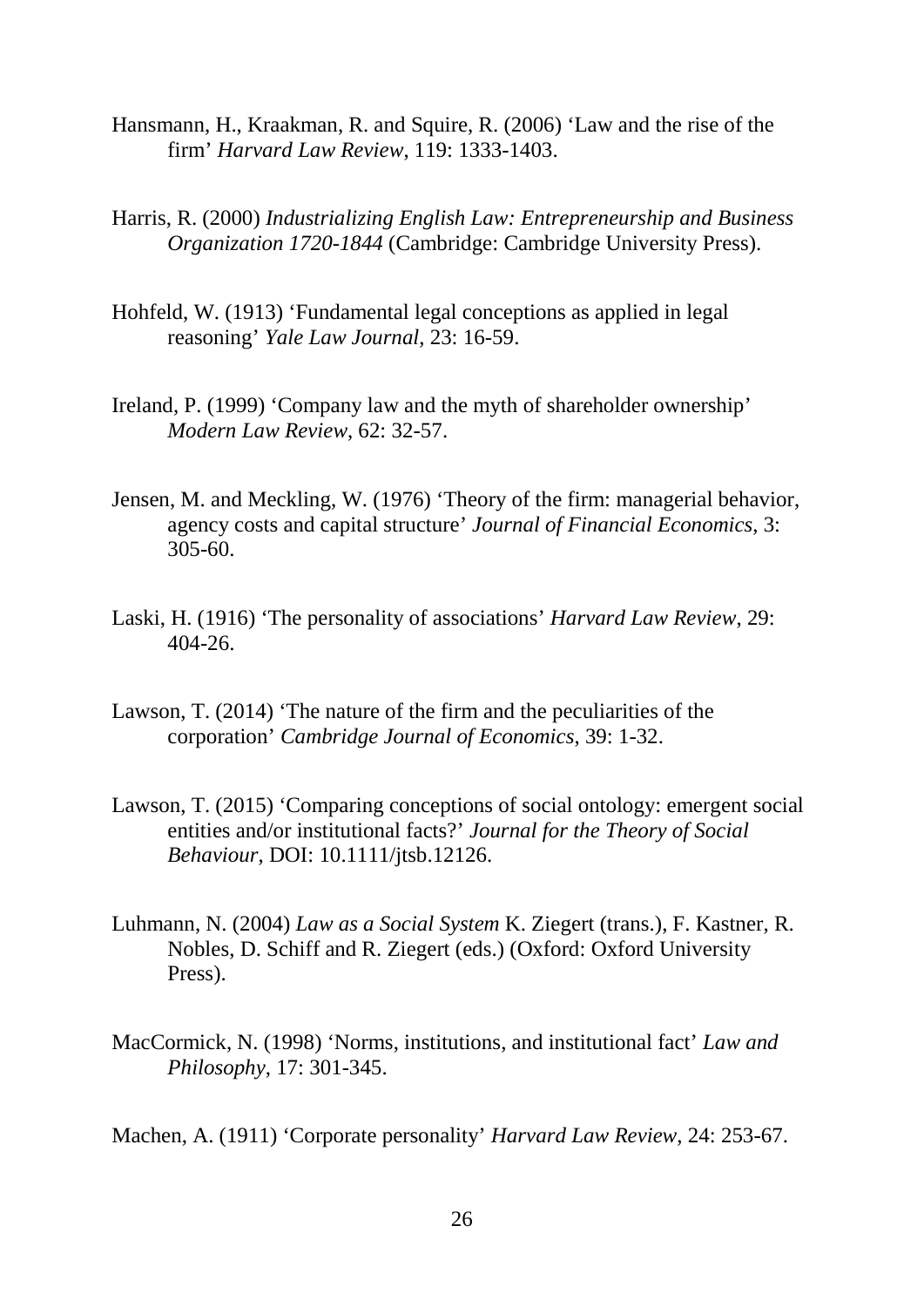- Maitland, F. (1905) 'Moral personality and legal personality' *Journal of the Society of Comparative Legislation*, 6: 192-200.
- Pratten, S. (ed.) (2014) *Social Ontology and Modern Economics* (London: Routledge).
- Robé, J.-P. (2011) 'The legal structure of the firm' *Accounting, Economics and Law*, 1: Article 5 [\(http://www.bepress.com/ael.vol1/iss1/5\)](http://www.bepress.com/ael.vol1/iss1/5).
- Ross, A. (1959) *On Law and Justice* (Berkeley, CA: University of California Press).
- Ruiter, D. (1993) *Institutional Legal Facts: Legal Powers and their Effects* (Dordrecht: Kluwer).
- Savigny, C.-F. [1840-49] (2013) *System des heutigen Römischen Rechts* Vol. 2, ed. O.L. Heuser (Berlin: De Gruyter).
- Searle, J. (2003) 'The construction of social reality: an exchange (a debate with Barry Smith)' *American Journal of Economics and Sociology*, 62: 299- 309.
- Searle, J. (2010) *Making the Social World: The Structure of Human Civilization* (Oxford: OUP).
- Strasser, K. and Blumberg, P. (2011) 'Legal forms and economic substance of enterprise groups: implications for legal policy' *Accounting, Economics and Law*, 1: Article 4 (available at [http://www.bepress.com/ael/vol1/iss1/4\)](http://www.bepress.com/ael/vol1/iss1/4).
- Steinmetz, W. (ed.) (2000) *Private Law and Social Inequality in the Industrial Age: Comparing Legal Cultures in Britain, France, Germany, and the United States* (Oxford: OUP).

Supiot, A. (2015) *Critique du droit du travail* 3rd. ed. (Paris: PUF).